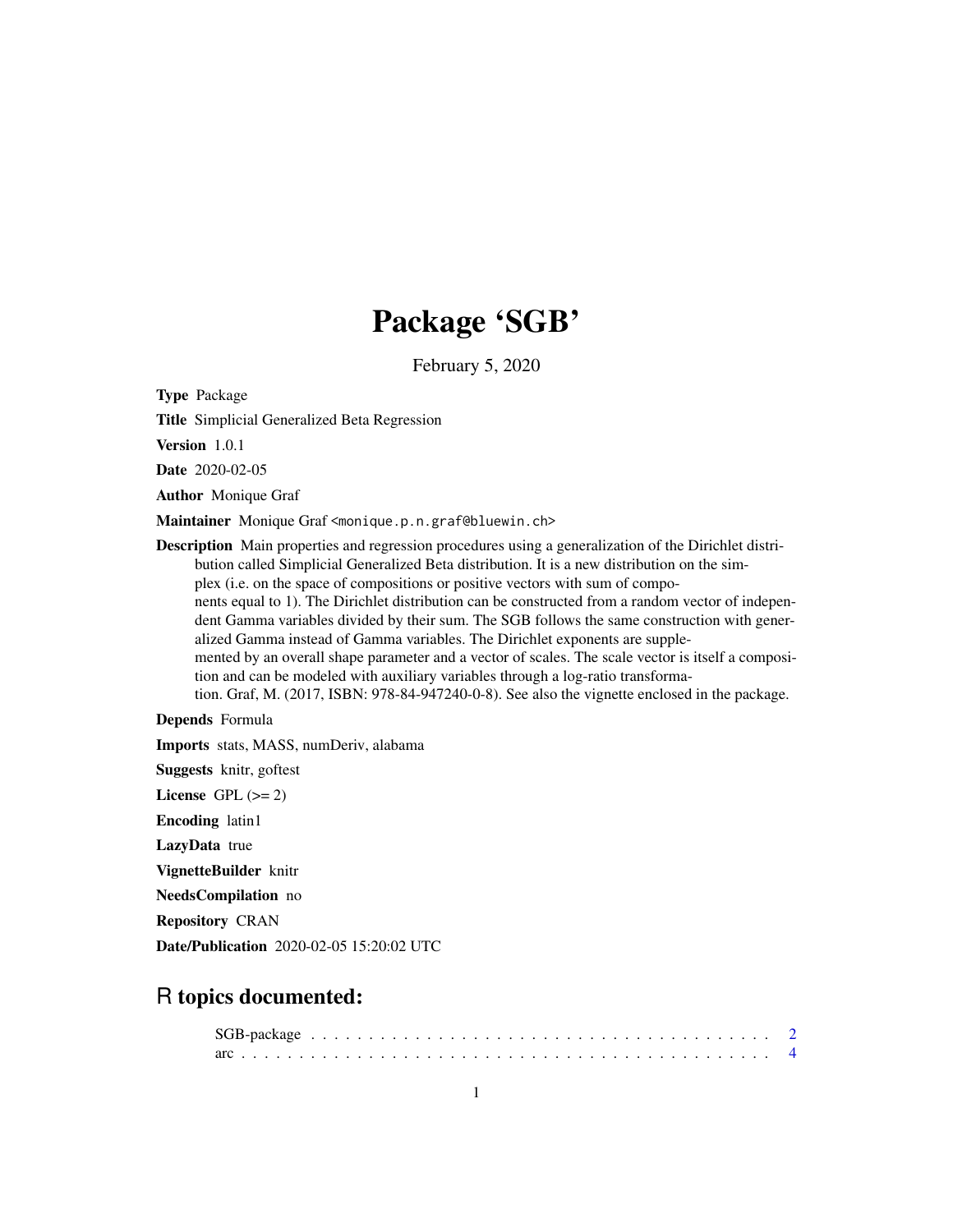<span id="page-1-0"></span>

|       | -6  |
|-------|-----|
|       | -7  |
|       | - 9 |
|       |     |
|       |     |
|       |     |
|       |     |
|       |     |
|       |     |
|       |     |
|       |     |
|       |     |
|       |     |
|       |     |
|       |     |
|       |     |
|       | -31 |
|       |     |
|       | -34 |
| Index | 36  |

```
SGB-package Package SGB
```
Package SGB contains a generalization of the Dirichlet distribution, called the Simplicial Generalized Beta (SGB). It is a new distribution on the simplex (i.e. on the space of compositions or positive vectors with sum of components equal to 1). The Dirichlet distribution can be constructed from a random vector of independent Gamma variables divided by their sum. The SGB follows the same construction with generalized Gamma instead of Gamma variables. The Dirichlet exponents are supplemented by an overall shape parameter and a vector of scales. The scale vector is itself a composition and can be modeled with auxiliary variables through a log-ratio transformation.

# Details

Index of help topics:

| B2i             | Balances to isometric log-ratio               |
|-----------------|-----------------------------------------------|
| EZ.SGB          | Expectations of Z under the SGB distribution  |
| EqualityConstr  | Equality constraints for overall shape and/or |
|                 | regression parameters and jacobian            |
| GenGammaDistrib | Generalized Gamma distribution                |
| GoodnessFit     | Goodness of fit tests on the marginal         |
|                 | distributions of each part in a SGB model     |
| Imputation      | Imputation of missing parts in compositions   |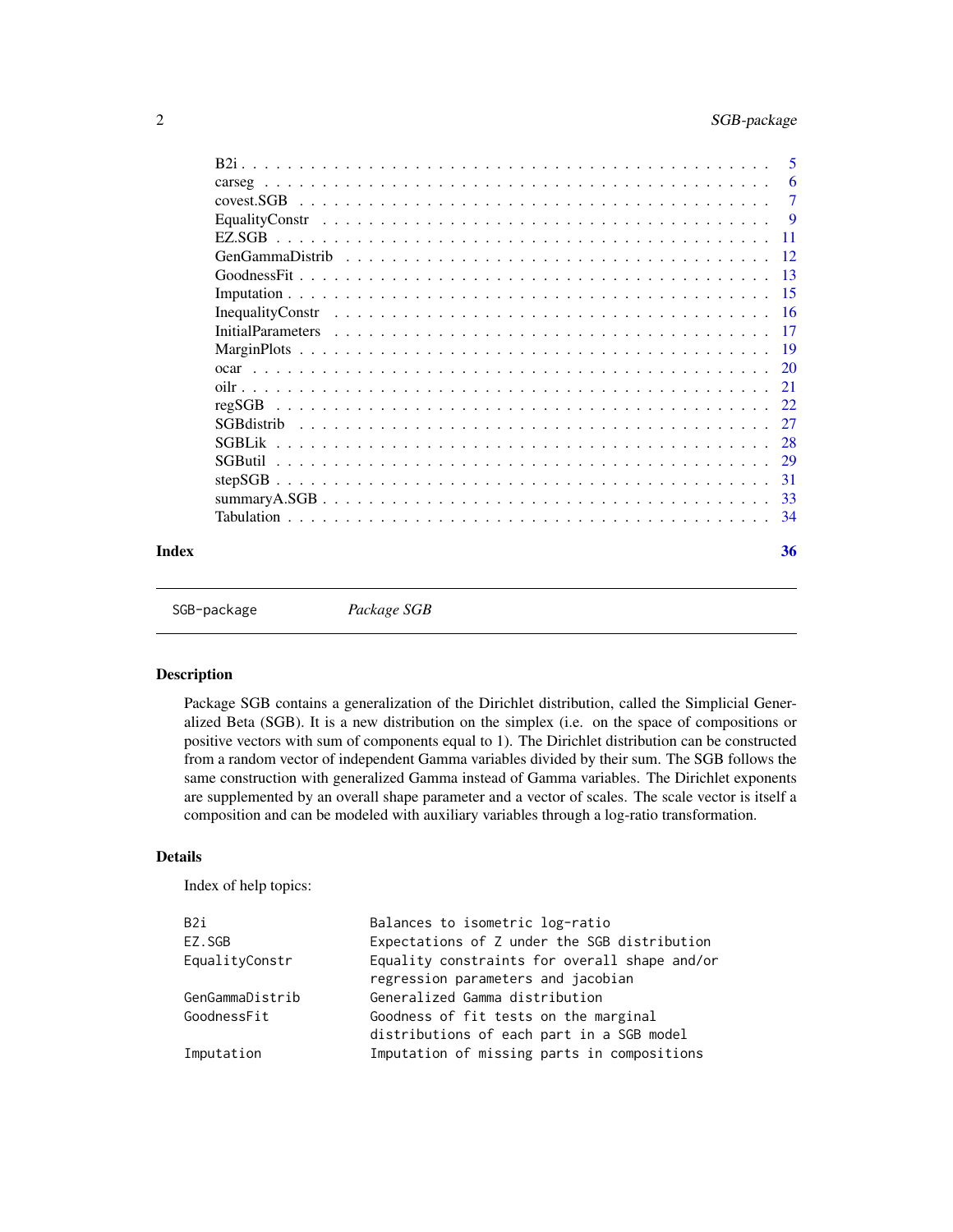SGB-package 3

|                   | from a SGB model                                                                  |
|-------------------|-----------------------------------------------------------------------------------|
| InequalityConstr  | Inequality constraints and jacobian                                               |
| InitialParameters | Initial parameters estimates and comparison                                       |
| MarginPlots       | Histograms, quantile and probability plots for<br>the $z(u)$ -transforms of parts |
| SGB-package       | Package SGB                                                                       |
| SGBI ik           | SGB log-likelihood and gradient                                                   |
| SGBdistrib        | Density and random generator for the SGB<br>distribution                          |
| SGButil           | Computation of scales and z-vectors                                               |
| Tabulation        | Tabulation of overall SGB regression results                                      |
|                   | with AIC and matrix view of regression                                            |
|                   | coefficients                                                                      |
| arc               | arc dataset                                                                       |
| carseg            | carseg dataset                                                                    |
| covest.SGB        | Classical and robust asymptotic covariance                                        |
|                   | matrix                                                                            |
| ocar              | ocar data set                                                                     |
| oilr              | oilr data set                                                                     |
| regSGB            | Regression for compositions following a SGB                                       |
|                   | distribution                                                                      |
| stepSGB           | Stepwise backward elimination for SGB                                             |
|                   | regression                                                                        |
| summaryA.SGB      | Aitchison expectation and mode under the SGB<br>distribution                      |

Further information is available in the following vignettes:

vignette SGB multivariate regression (source, pdf)

#### Author(s)

Monique Graf

Maintainer: Monique Graf <monique.p.n.graf@bluewin.ch>

# References

Graf, M. (2017). A distribution on the simplex of the Generalized Beta type. *In J. A. Martin-Fernandez (Ed.), Proceedings CoDaWork 2017*, University of Girona (Spain), 71-90.

Graf, M. (2019). The Simplicial Generalized Beta distribution - R-package SGB and applications. *Proceedings of the 8th International Workshop on Compositional Data Analysis (CoDaWork2019): Terrassa, 3-8 June, 2019. J.J. Egozcue, J. Graffelman and M.I. Ortego (Editors). Universitat Politecnica de Catalunya-BarcelonaTECH, 2019. 202 p. ISBN 978-84-947240-2-2.* .

Graf, M. (2020). Regression for compositions based on a generalization of the Dirichlet distribution. *Statistical Methods & Applications*, (), 1-24.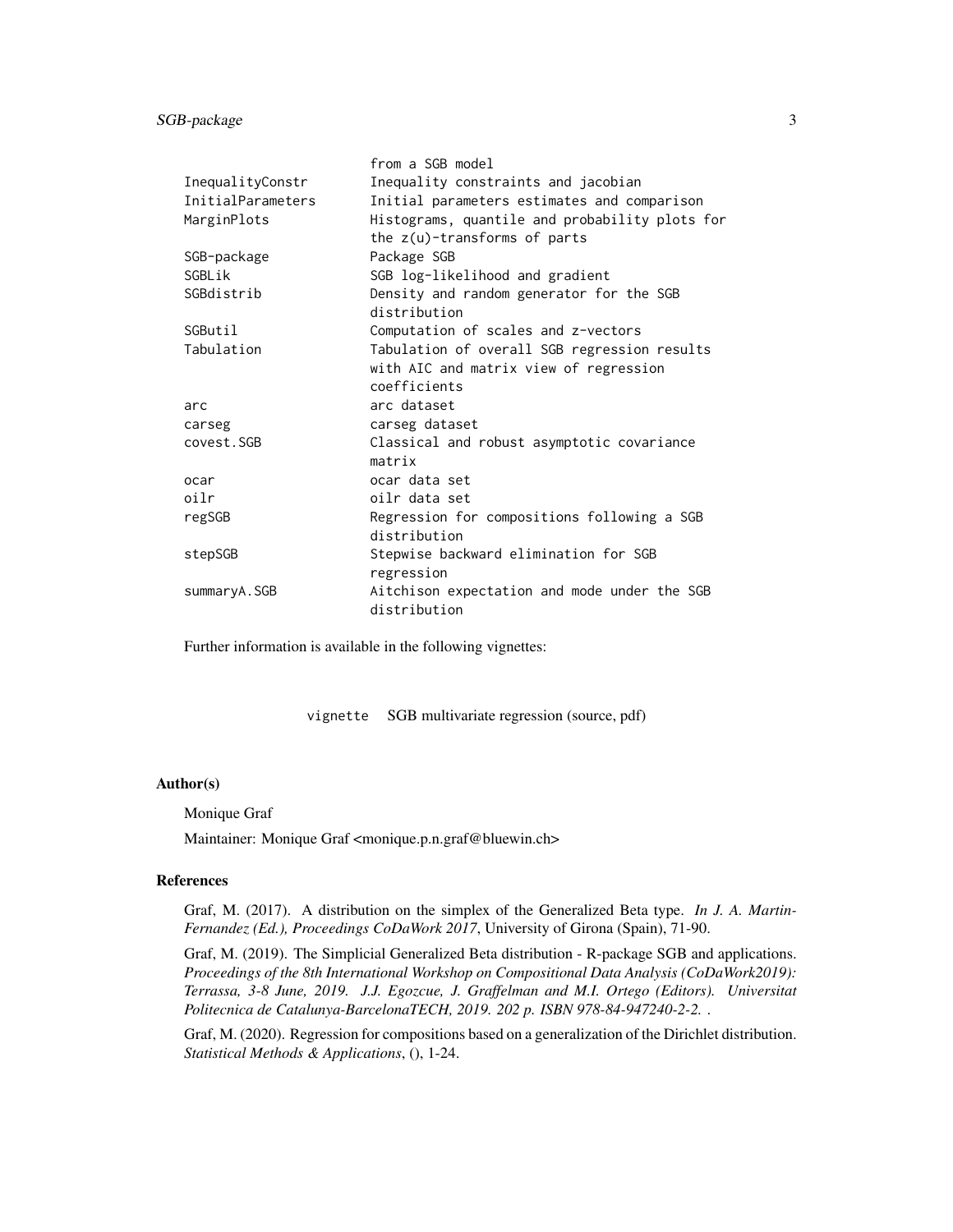<span id="page-3-0"></span>

# Examples

```
## Result of a regression object:
summary(oilr)
```
arc *arc dataset*

# Description

39 (sand,silt,clay) compositions in an Arctic lake in function of depth.

#### Usage

data("arc")

# Format

A data frame with 39 observations on the following 4 variables.

sand sand part silt silt part clay clay part

depth depth (m)

# Source

Aitchison, J. (1986). *The Statistical Analysis of Compositional Data.*. Monographs on Statistics and Applied Probability. Chapman and Hall Ltd (reprinted 2003 with additional material by the Blackburn Press, London (UK).

# References

Coakley, J.P. and Rust, B.R. (1968). Sedimentation in an Arctic lake. *J. Sed. Petrology*, 38, 1290- 1300.

# Examples

data(arc) str(arc)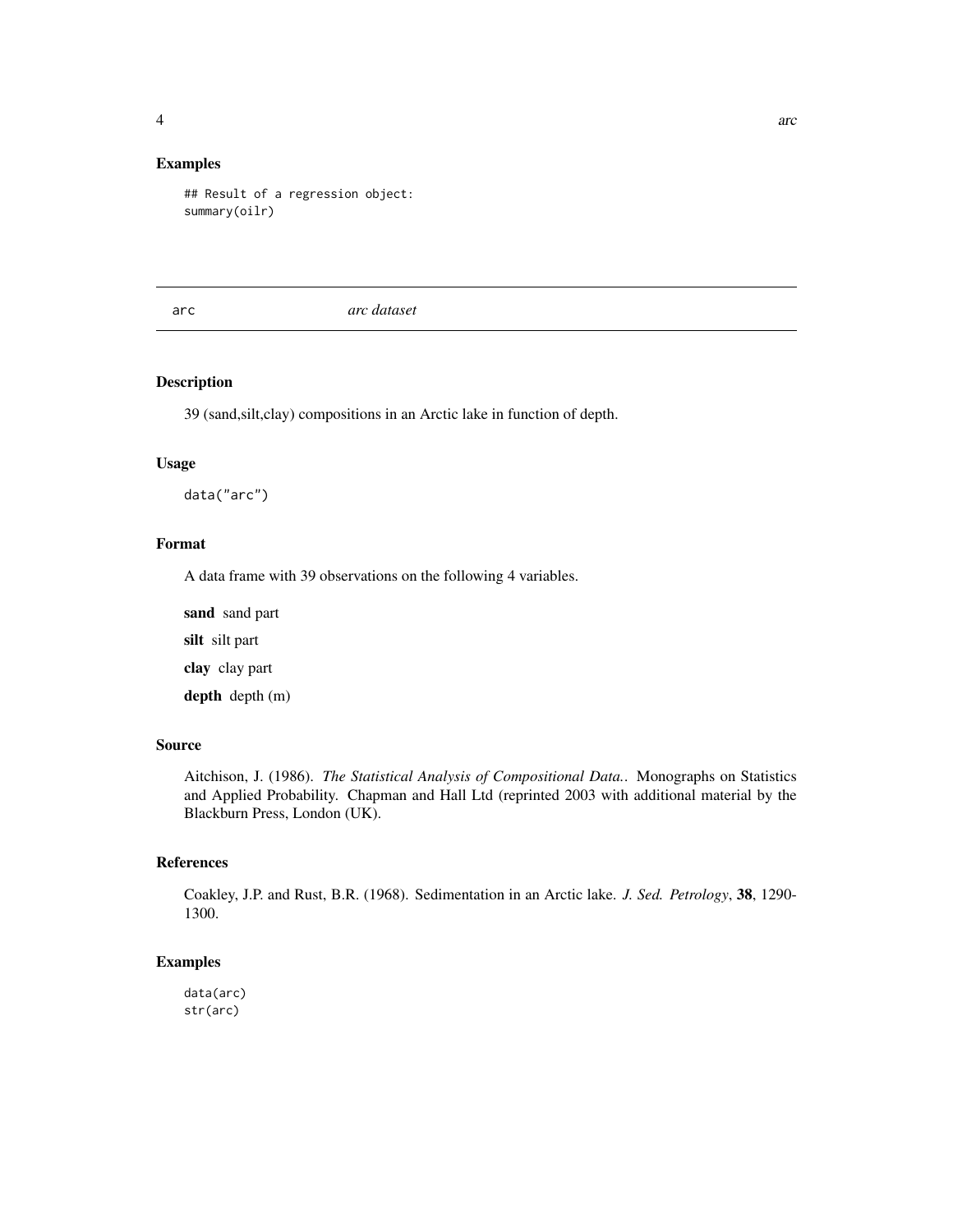<span id="page-4-0"></span>Coefficients of log of parts in a balance matrix, (+1) for numerator and (-1) for denominator, are transformed into the corresponding isometric log-ratio (ilr) coefficients

# Usage

B2i(bal, balnames=FALSE)

#### Arguments

| bal      | a $(D - 1 \times D)$ balance matrix with cells +1, 0 or -1.                                                                                                                                   |
|----------|-----------------------------------------------------------------------------------------------------------------------------------------------------------------------------------------------|
| balnames | logical, if TRUE, balance names are attributed to ilr transforms; if FALSE (de-<br>fault) ilr transforms are numbered $ilr1$ to $ilrD1$ , where $D1 = D - 1$ and D is<br>the number of parts. |

#### Details

Two scalars multiplying positive and negative cells respectively are defined for each row of the matrix bal in such a way that the resulting matrix defines the ilr transformation to apply to the log of a compositional vector. The output transformation matrix is transposed for application to a compositional dataset where the compositions are the rows.

# Value

a  $D \times (D-1)$  matrix giving the coefficients of the ilr transforms

#### References

Pawlowsky-Glahn, V., J. J. Egozcue, and R. Tolosana-Delgado (2007). Lecture Notes on Compositional Data Analysis.

```
bal \leftarrow matrix(c(1, -1, 0, 1, 1, -1), nrow=2, by row=True)colnames(bal) <- paste("l.P",1:3,sep="")
bal
B2i(bal)
rownames(bal) <- paste("B",1:2,sep="")
bal
B2i(bal,balnames=TRUE)
B2i(bal)
```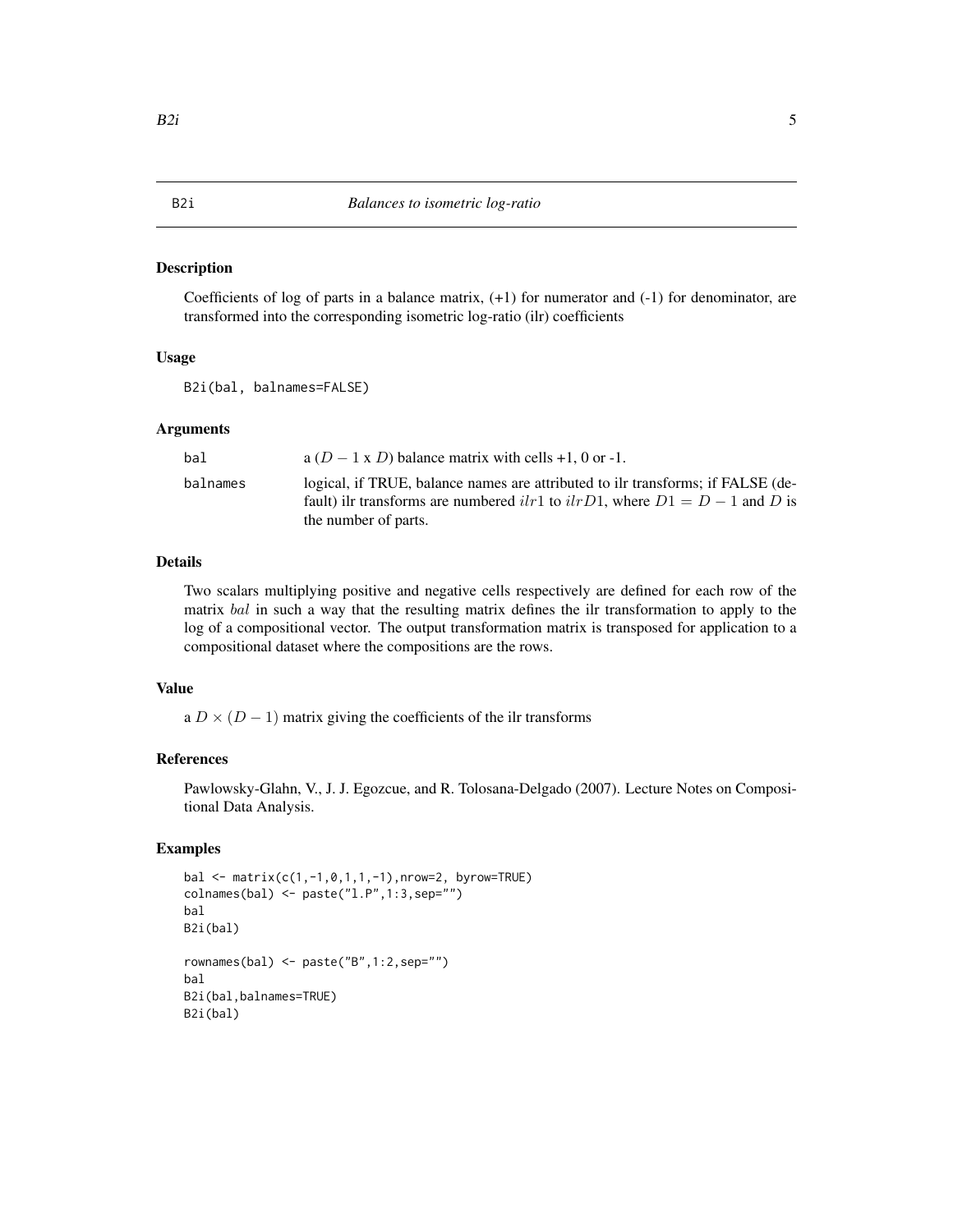<span id="page-5-0"></span>

Segment shares of car sales in five categories according to the size of the car chassis, with explanatory variables.

# Usage

data("carseg")

#### Format

A data frame with 152 observations on the following 13 variables.

SA Segment share in category A

SB Segment share in category B

- SC Segment share in category C
- SD Segment share in category D

SE Segment share in category E

expend quarterly household expenditures

sent monthly confidence indicator made up of several branches

FBCF monthly households investment

PAC binary vector indicating the incentive period

PIB Gross domestic product

price gas oil price

rates monthly short term interest rates

month sequential month number (1 to 150)

#### Details

This dataset consists of simulated monthly segment market shares (SA to SE) corresponding to the 5 segments of a certain brand during 150 consecutive months (01/2003 to 08/2015). The set of explanatory variables was selected by Morais and Thomas-Agnan (2019) as being the most meaningful to explain the segment shares. Names have been simplified.

# References

Morais, J. and Thomas-Agnan, C. (2019), Impact of economic context on automobile market segment shares: a compositional approach, *Case Studies in Business, Industry and Government Statistics*, in press.

```
data(carseg)
summary(carseg[,(6:12)])
```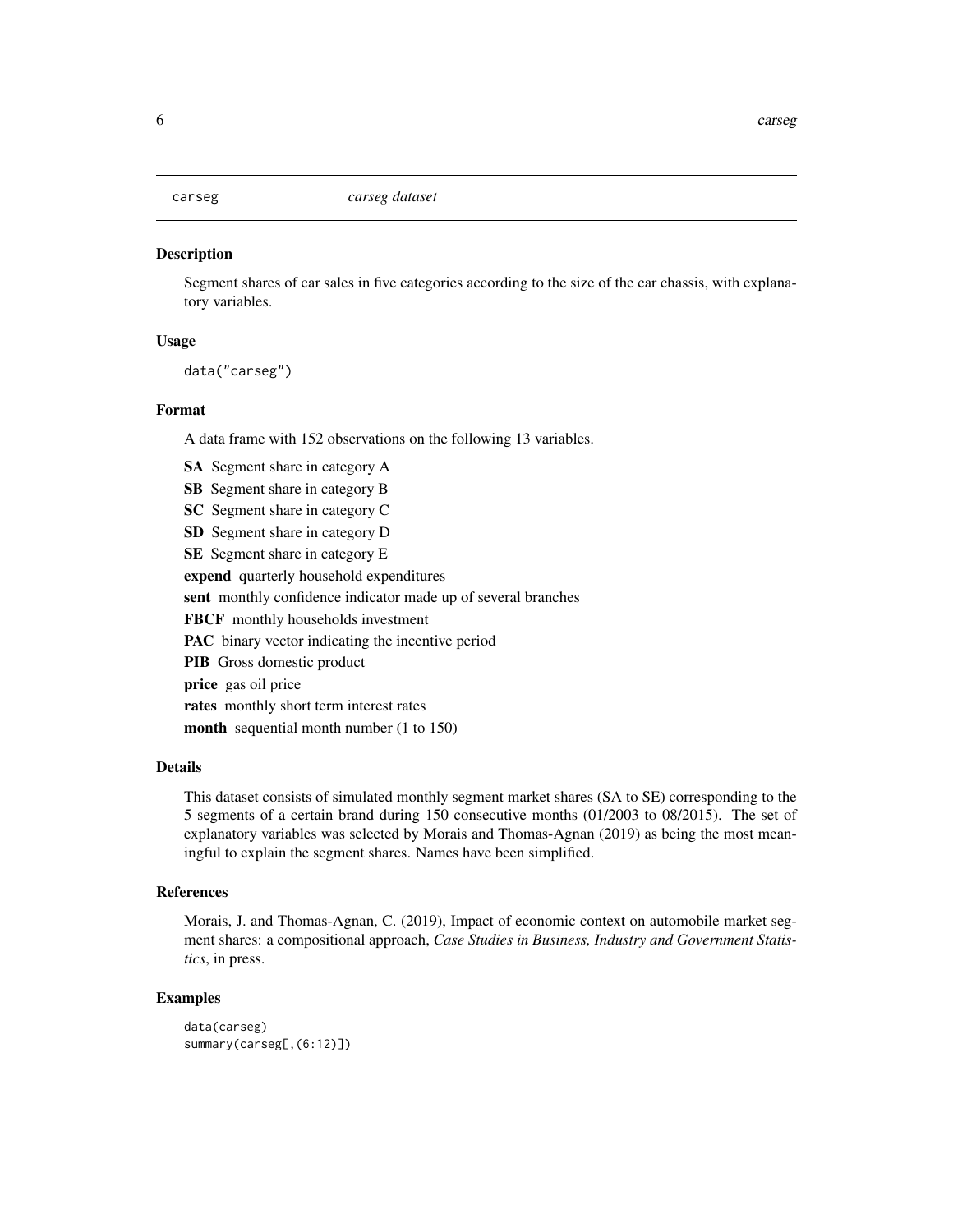<span id="page-6-1"></span><span id="page-6-0"></span>

Computation of two covariance matrices of the estimators of parameters in a SGB regression. The first is based on the Hessian and the second is the sandwich estimator.

#### Usage

```
covest.SGB(x, d, u, V, weight=rep(1, dim(d)[1]), x0 = NULL, hessian = NULL, ind = NULL,shape1 = NULL
```
# Arguments

| $\times$ | vector of parameters (shape1,coefi,shape2) where shape1 is the overall shape,<br>coefi is the vector of regression coefficients (see initpar. SGB) and shape2 the<br>vector of the $D$ Dirichlet shape parameters; $D$ : number of parts. shape1 and<br>shape2 must be positive. |
|----------|----------------------------------------------------------------------------------------------------------------------------------------------------------------------------------------------------------------------------------------------------------------------------------|
| d        | data matrix of explanatory variables (with constant vector if required in the<br>model) $(n \times m)$ ; <i>n</i> : sample size, <i>m</i> : number of auxiliary variables.                                                                                                       |
| u        | data matrix of compositions (variables to be explained) $n \times D$ .                                                                                                                                                                                                           |
| V        | full rank transformation of log(parts) into log-ratios, matrix $D \times (D - 1)$ .                                                                                                                                                                                              |
| weight   | vector of length n; positive observation weights, default $rep(1, n)$ . Should be<br>scaled to sum to $n$ .                                                                                                                                                                      |
| x0       | specification of the initial parameter vector of length $npar$ (optional), default:<br>NULL, no specification.                                                                                                                                                                   |
| hessian  | Hessian matrix (optional), see regSGB, default: NULL, no specification. In this<br>case the Hessian is computed numerically.                                                                                                                                                     |
| ind      | vector of length equal to the number of fixed parameters; specifies the indices<br>of the fixed components in the vector of parameters $x$ (possible for shape1 and<br>coefi (regression coefficients) only).                                                                    |
| shape1   | fixed value of the overall shape parameter, if heq $=$ heqa. SGB or heq $=$ heqab. SGB.<br>Default is 1.                                                                                                                                                                         |

#### Details

This function is internally called by regSGB. In this case the Hessian is the output of [auglag](#page-0-0) and is numerically computed.

A design based covariance matrix of the parameters can be obtained by linearization as the covariance matrix of the scores.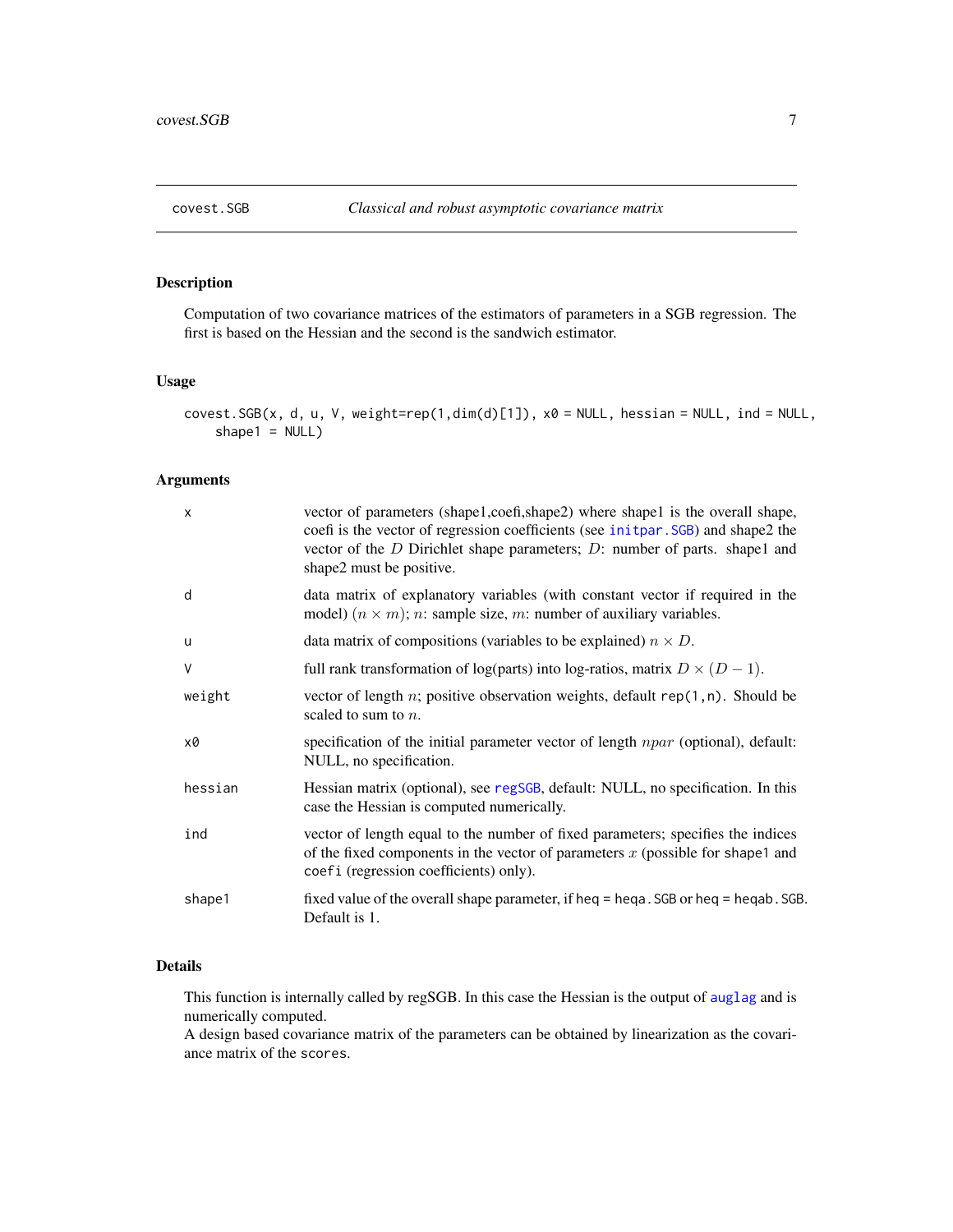# <span id="page-7-0"></span>Value

a list with

| summary | Data frame with<br>Initial = $x0$ (if specified),<br>Estimate = $x$ ,<br>$StdErr1 = \text{ordinary asymptotic standard error of parameters},$<br>StdErr = robust asymptotic standard error,<br>p. value = asymptotic normal p-value based on StdErr. For shape1, $H_0$ is<br>"shape1=shape1", or "shape1=1" if shape1=NULL. The other parameters are<br>tested against 0.<br>$signif = significance code based on p.value.$ |
|---------|-----------------------------------------------------------------------------------------------------------------------------------------------------------------------------------------------------------------------------------------------------------------------------------------------------------------------------------------------------------------------------------------------------------------------------|
| scores  | matrix $n \times npar$ . Each row contains the (unweighted) derivatives of the log-<br>density at a data point w.r.t the parameters.                                                                                                                                                                                                                                                                                        |
| vcov1   | ordinary asymptotic covariance matrix, inverse of minus the Hessian.                                                                                                                                                                                                                                                                                                                                                        |
| StdErr1 | vector of ordinary asymptotic standard error of parameters.                                                                                                                                                                                                                                                                                                                                                                 |
| varest2 | robust asymptotic covariance matrix.                                                                                                                                                                                                                                                                                                                                                                                        |
| StdErr  | vector of robust asymptotic standard error of parameters.                                                                                                                                                                                                                                                                                                                                                                   |

# References

Huber, P. J. (1967). The behavior of maximum likelihood estimates under nonstandard conditions. In *Proceedings of the Fifth Berkeley Symposium on Mathematical Statistics and Probability*, Volume 1, pp. 221-233.

#### See Also

[regSGB](#page-21-1) for creating oilr.

# Examples

```
data(arc)
data(oilr)
```

```
## compositions
da <- as.matrix(log(arc[["depth"]]),ncol=1)
ua <- as.matrix(arc[,1:3])
```

```
## ilr transforms
c1 <- 1/sqrt(2)
c2 <- 1/sqrt(6)
Vilr \leq matrix(c(-c1,c1,0,-c2,-c2,2*c2),nrow=3)
colnames(Vilr) <- c("ilr1","ilr2")
Vilr
```
covs <- covest.SGB(oilr[["par"]], da, ua, Vilr)

## Compare the ordinary and robust correlation matrices of parameters estimates.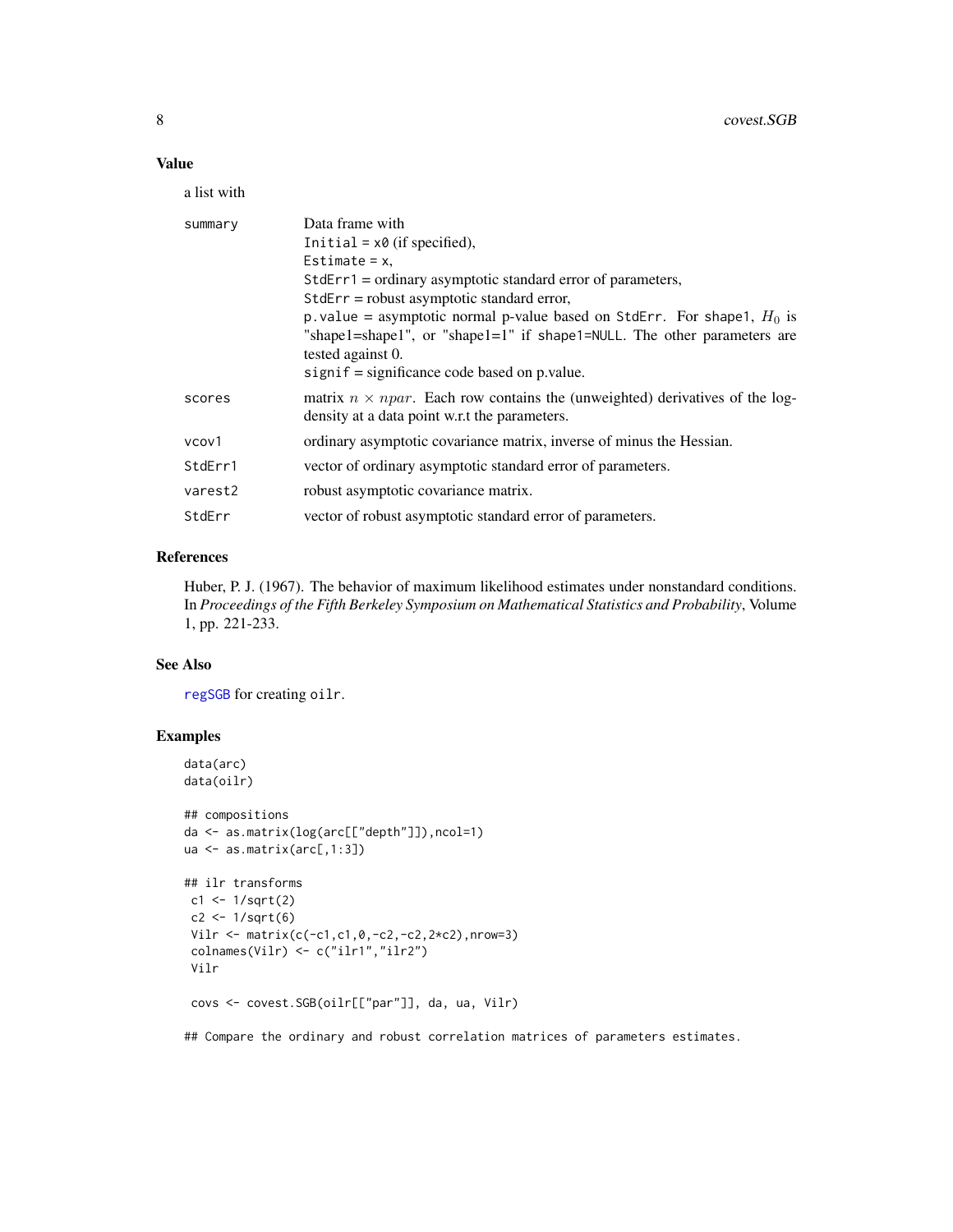# <span id="page-8-0"></span>EqualityConstr 9

```
## (Ordinary) covariance based on inverse Hessian
vcov1 <- covs[["vcov1"]]
StdErr1 <- covs[["StdErr1"]]
## Estimated correlation matrix
vcor1 <- diag(1/StdErr1) %*% vcov1 %*% diag(1/StdErr1)
round(vcor1,2)
## Robust (Huber's sandwich estimator):
StdErr <- covs[["StdErr"]]
vcov <- covs[["vcov"]]
## Estimated correlation matrix
round(diag(1/StdErr) %*% vcov %*% diag(1/StdErr),2)
```
<span id="page-8-1"></span>

EqualityConstr *Equality constraints for overall shape and/or regression parameters and jacobian*

# Description

Setting of equality constraints on parameters. heqa.SGB sets the overall shape parameter to shape1. heqb.SGB sets specified regression parameters to 0. heqab.SGB is a combination of both. heqa.SGB.jac, heqb.SGB.jac, heqab.SGB.jac compute the corresponding Jacobians.

# Usage

```
heqa.SGB(x, d, u, bound, shape1, ...)
heqa.SGB.jac(x, \ldots)heqb.SGB(x, d, u, bound, shape1, index, ...)
heqb.SGB.jac(x, d, u, bound, shape1, index, ...)
heqab.SGB(x, d, u, bound, shape1, index, ...)heqab.SGB.jac(x, d, u, bound, shape1, index, ...)
```
# Arguments

| $\times$ | current vector of parameters (shape1, coefi, shape2) where shape1 is the over-<br>all shape, coefi is the vector of regression coefficients (see init par. SGB) and<br>shape2 the vector of $D$ Dirichlet shape parameters. |
|----------|-----------------------------------------------------------------------------------------------------------------------------------------------------------------------------------------------------------------------------|
| d        | data matrix of explanatory variables (without constant vector) $(N \times m)$ ; N:<br>sample size, $m$ : number of explanatory variables.                                                                                   |
| u        | data matrix of compositions (independent variables) $(N \times D)$ ; D: number of<br>parts.                                                                                                                                 |
| bound    | not used.                                                                                                                                                                                                                   |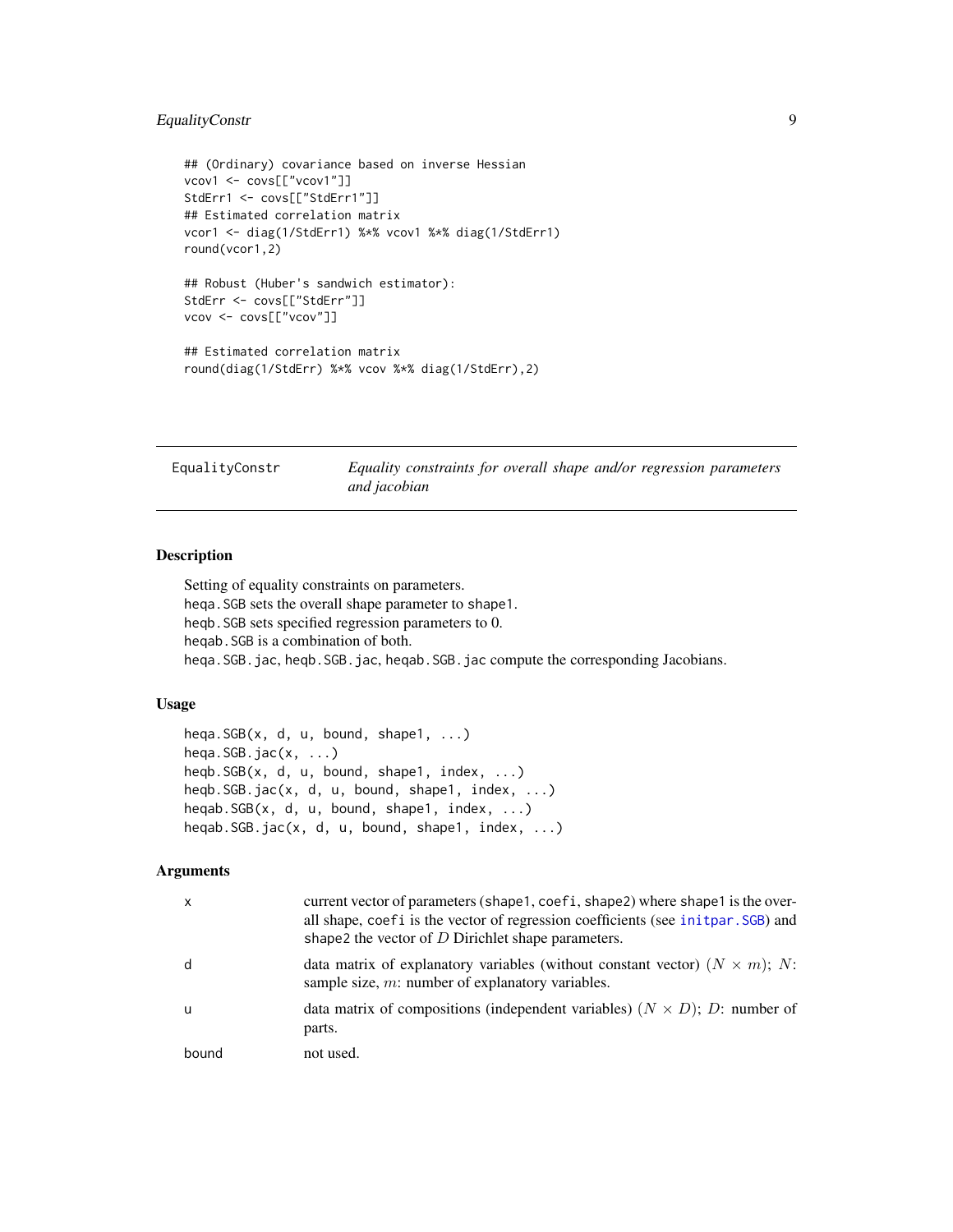<span id="page-9-0"></span>

| shape1   | chosen fixed value of the overall shape parameter.<br>Default shape $1 = 1$ for hega. SGB and hegab. SGB.<br>shape1 is not fixed in hegb. SGB.                                                                                                                                                                                                                                                                                                                                                                                                                             |
|----------|----------------------------------------------------------------------------------------------------------------------------------------------------------------------------------------------------------------------------------------------------------------------------------------------------------------------------------------------------------------------------------------------------------------------------------------------------------------------------------------------------------------------------------------------------------------------------|
| index    | vector of length equal to the number of fixed parameters; specifies the indices of<br>the fixed components in the vector of parameters x, such that for<br>hega. SGB, hega. SGB. jac: index=1. The fixed value of the overall shape pa-<br>rameter is shape 1 (by default 1).<br>heqb. SGB, heqb. SGB. jac: index= $c()$ with  the indices of regression pa-<br>rameters to be set to 0.<br>heqab. SGB, heqab. SGB. jac: index= $c(1,)$ ; shape1 is the fixed value of the<br>overall shape parameter, and  the indices of the regression parameters to be<br>set to $0$ . |
| $\cdots$ | not used.                                                                                                                                                                                                                                                                                                                                                                                                                                                                                                                                                                  |

#### Details

These functions are invoked by [regSGB](#page-21-1) through the specification of the function name, shape1 and/or index.

#### Value

heqa.SGB, heqb.SGB, heqab.SGB: vector of the same length as index specifying the current value of  $x$ [index] or  $x$ [1]-shape1, where x is the current vector of parameters. It should be near zero at convergence of the regression algorithm.

heqa.SGB.jac, heqb.SGB.jac, heqab.SGB.jac: the corresponding jacobian matrices of dimensions  $length/index) \times length(x)$ .

# See Also

[regSGB](#page-21-1), [summary.regSGB](#page-21-2)

```
## parameter vector for a 3 parts composition with one explanatory variable (+ intercept):
x \leftarrow c(1, 3.2, 0.04, 0.05, 6, 7:9)
```

```
## shape1 fixed to 1.5:
heqa.SGB(x,d,u,bound,1.5)
heqa.SGB.jac(x)
```

```
## Parameters 3 (first slope) and 4 (second intercept) fixed to 0:
heqb.SGB(x,d,u,bound,shape1,c(3,4))
heqb.SGB.jac(x,d,u,bound,shape1,c(3,4))
```

```
## Parameters 1, 3, 4 fixed to 1.5, 0, 0 respectively:
heqab.SGB(x,d,u,bound,1.5,c(1,3,4))
heqab.SGB.jac(x,d,u,bound,1.5,c(1,3,4))
```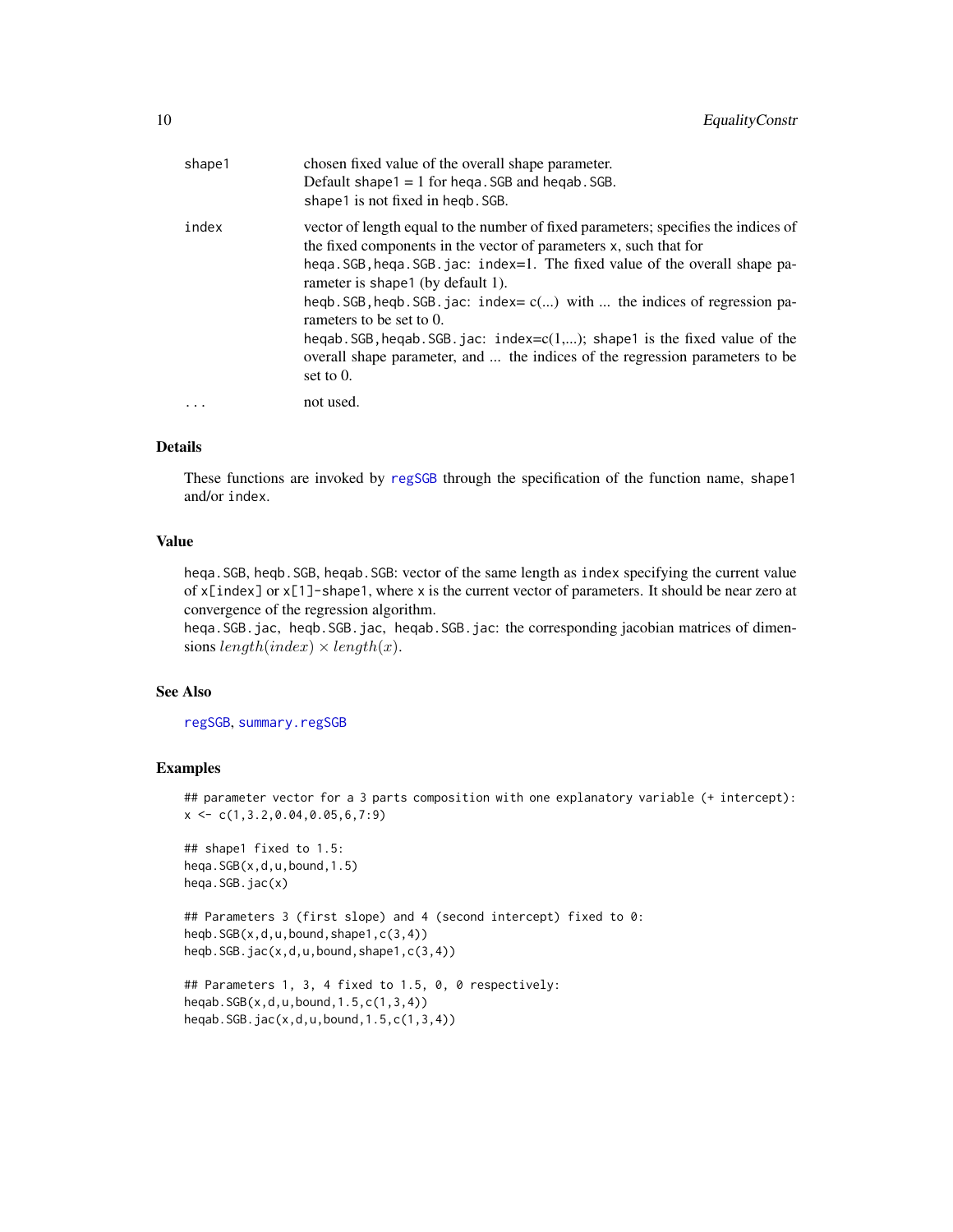<span id="page-10-0"></span>

Expectations under Lebesgue and Aitchison measures for the transformed composition  $Z = C((U/scale)^{shape1})$ and  $C(Z^{1/shape1})$ , where  $C(.)$  is the closure operation.

# Usage

 $EZ.SGB(D, x)$ 

# Arguments

| X.  | vector of parameters (shape1,coef1,shape2) where shape1 is the overall shape,<br>coef i is the vector of regression coefficients (see init par. SGB) and shape 2 the<br>vector of D Dirichlet shape parameters |
|-----|----------------------------------------------------------------------------------------------------------------------------------------------------------------------------------------------------------------|
| - D | number of parts                                                                                                                                                                                                |

# Value

A matrix with 4 rows and D columns giving on each row the expectation of parts

| EZ   | $E(Z)$ , expectation under the (ordinary) Lebesgue measure,            |
|------|------------------------------------------------------------------------|
| EAZ  | $E_A(Z)$ , expectation under the Aitchison measure,                    |
| EZa  | $E(Z^{1/shape1})$ , expectation under the (ordinary) Lebesgue measure, |
| EAZa | $E_A(Z^{1/shape1})$ , expectation under the Aitchison measure.         |

# See Also

[zval](#page-28-1)

```
set.seed(1234)
x \leftarrow c(2, \text{rnorm}(4, \emptyset, 1), 1.8, 3.1, 4.0)D < -3EZ.SGB(D,x)
```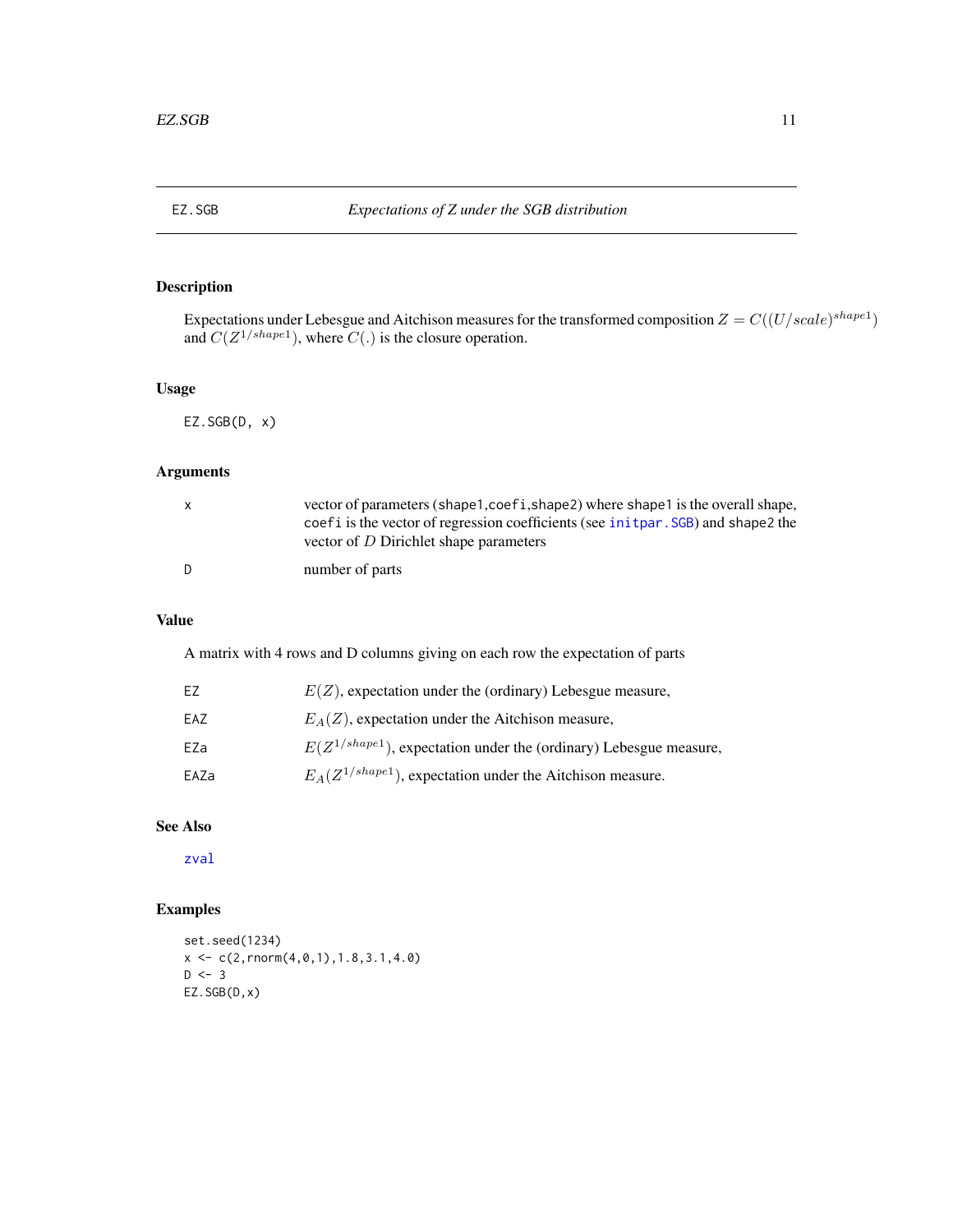<span id="page-11-0"></span>

Density and random generation of the generalized gamma distribution.

#### Usage

dggamma(x, shape1, scale, shape2) rggamma(n, shape1, scale, shape2)

#### Arguments

| $\mathsf{x}$ | vector of positive values                                          |
|--------------|--------------------------------------------------------------------|
| n            | number of simulated vectors                                        |
| shape1       | overall shape parameter                                            |
| scale        | vector of scales. Should be of the same length as x                |
| shape2       | vector of Dirichlet parameters. Should be of the same length as x. |

#### Details

log density at  $x > 0$ :  $log(shape1/scale) -lgamma(shape2) + (shape1*shape2-1)*log(x/scale) - (x/scale)^{shape1}$ 

#### Value

dggamma: Generalized gamma density evaluated at x

rggamma: Generalized gamma random deviates

# References

Stacy, E.W. (1962). "A Generalization of the Gamma Distribution." *Annals of Mathematical Statistics* 33(3): 1187-1192.

Johnson, N.L.; Kotz, S; Balakrishnan, N. (1994) *Continuous Univariate Distributions*, Volume 1, 2nd Edition. Wiley. ISBN 0-471-58495-9 (Section 17.8.7)

```
set.seed(12345)
u1 \leq rggamma(10,2,1,1.4) # 10 random deviates with scale 1
set.seed(12345)
u <- rggamma(10,2,1:10,1.4) # 10 random deviates with scale 1:10, repectively
u
u/u1
dggamma(u,2,1:10,1.4)
```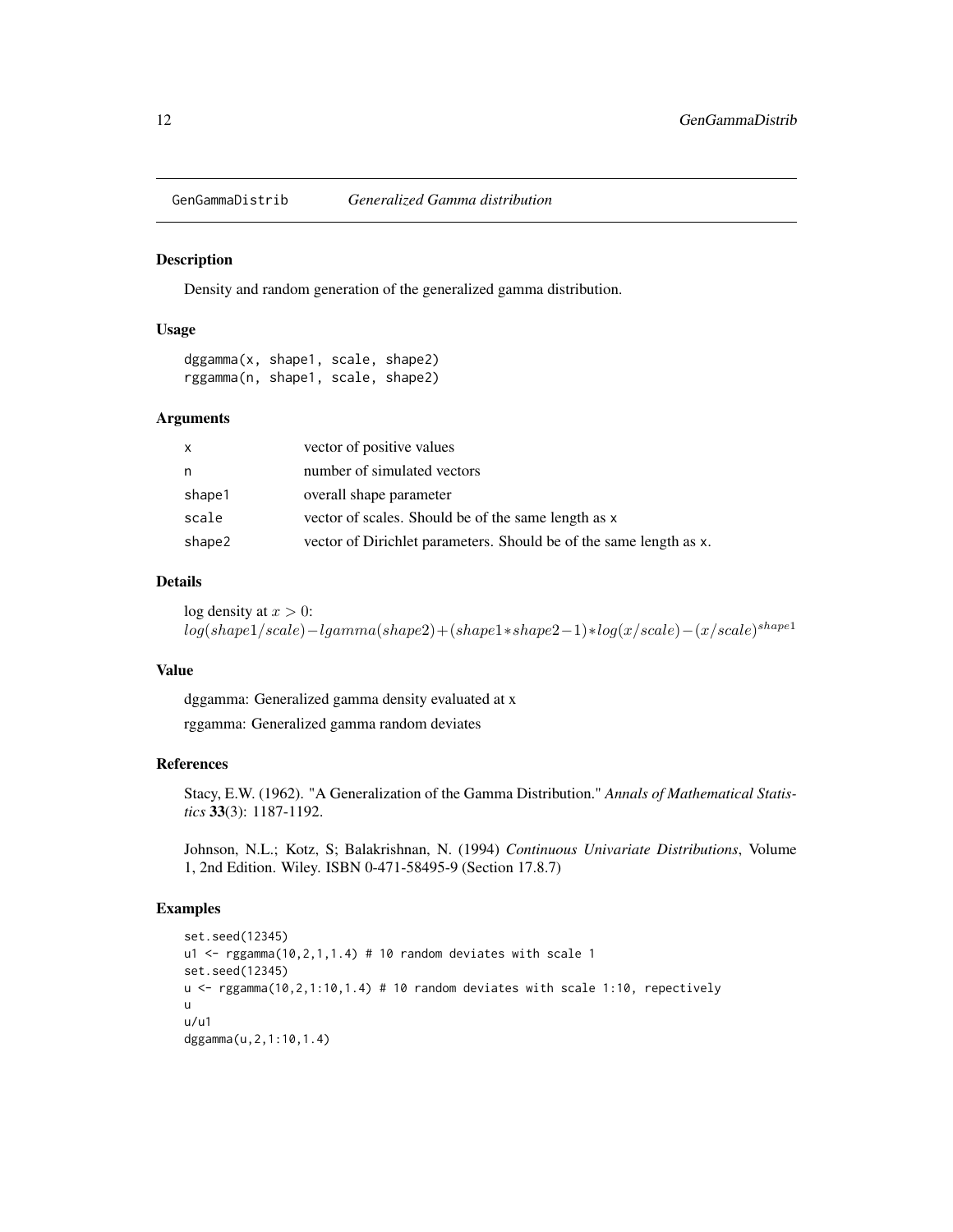<span id="page-12-0"></span>GoodnessFit *Goodness of fit tests on the marginal distributions of each part in a SGB model*

#### Description

Kolmogorov-Smirnov goodness of fit tests Cramer-von-Mises goodness of fit tests.

# Usage

```
ks.SGB(u,shape1,shape2,scale,alpha=0.05)
cvm.SGB(u,shape1,shape2,scale,alpha=0.05)
```
## S3 method for class 'testSGB'  $print(x, \ldots)$ 

### Arguments

| <b>u</b>          | data matrix of compositions (independent variables) $(N \times D)$ ; D: number of<br>parts                                                               |
|-------------------|----------------------------------------------------------------------------------------------------------------------------------------------------------|
| shape1            | positive number, overall shape parameter of the SGB distribution. See SGB distrib.                                                                       |
| shape2            | vector of length D, Dirichlet shape parameters of the SGB distribution. See<br>SGBdistrib.                                                               |
| scale             | matrix of the same dimensions as u, containing the shape compositions, or pos-<br>itive number if the scales of all parts are identical. See SGBdistrib. |
| alpha             | overall level of the test, default 0.05.                                                                                                                 |
| $\mathsf{x}$      | an object of class "testSGB".                                                                                                                            |
| $\cdot\cdot\cdot$ | further arguments passed to or from other methods.                                                                                                       |

#### Details

ks.SGB calls [ks.test](#page-0-0) and cvm.SGB calls [cvm.test](#page-0-0).

Consider  $z = C[(u/scale)^{shape1}]$ , where  $C[.]$  is the closure operation. The scale compositions scale may be modelled with auxiliary variables. Under the SGB hypothesis, the components of  $z$ should be marginally beta-distributed. The functions provide  $D$  tests, one for each part.

Theoretically, the parameters should be known and not estimated on the data. Thus the test using estimated parameters is conservative.

The cutoff value is based on the false discovery rate for multiple comparisons (Benjamini and Hochberg, 1995), which is simply alpha $\star$ i/D for the i-th ordered p-value, i=1,...,D (number of tests). Reject the null hypothesis if at least one p-value is smaller than the cutoff. The overall level is then alpha. The proof of the result does not use an independence assumption between the tests.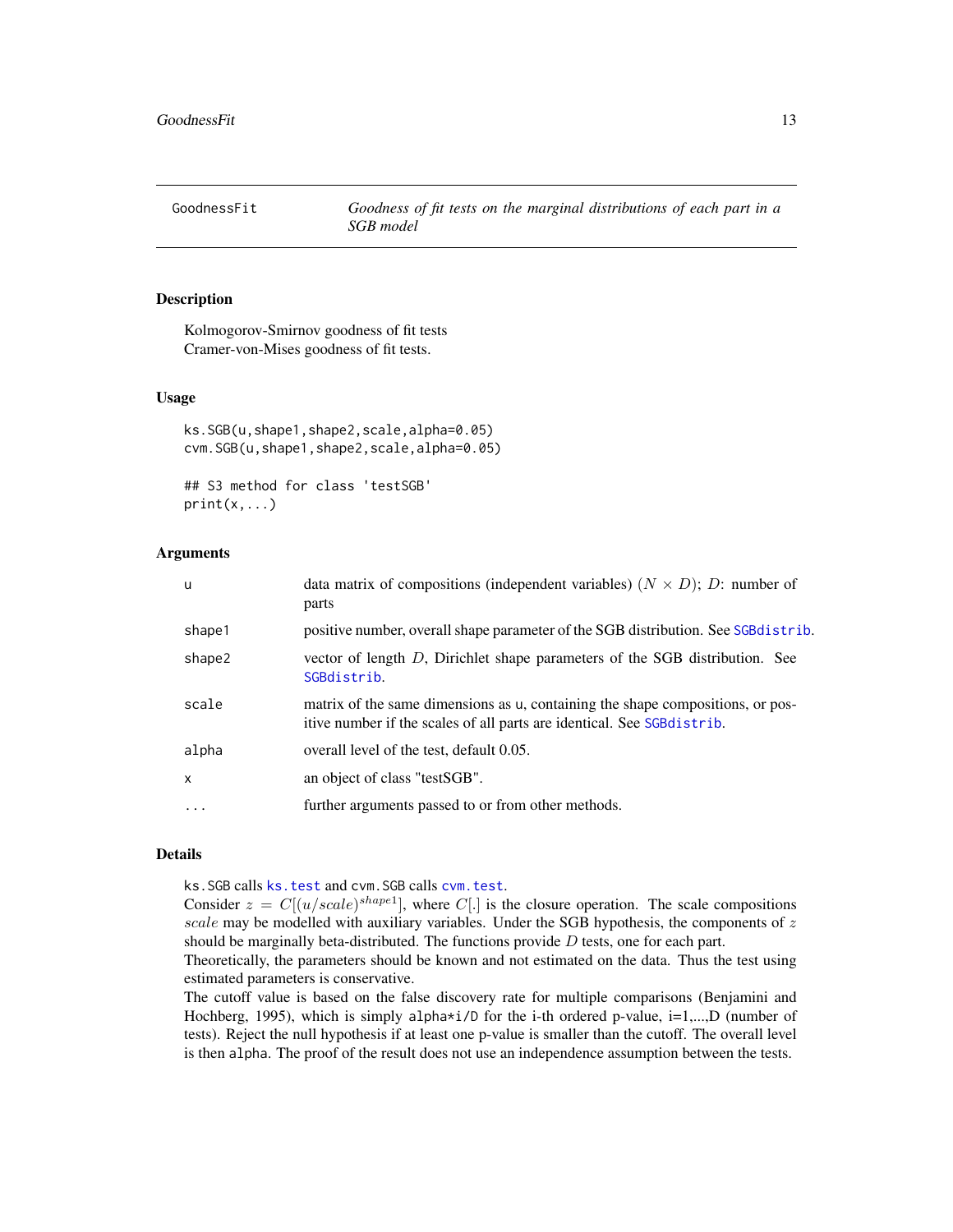# <span id="page-13-0"></span>Value

A list of class 'testSGB' with the following components:

| method       | either "One-sample Kolmogorov-Smirnov test" or "Cramer-von Mises test of<br>goodness-of-fit"                                                                                                                                                                                |
|--------------|-----------------------------------------------------------------------------------------------------------------------------------------------------------------------------------------------------------------------------------------------------------------------------|
| Compositions | name of the dataset u                                                                                                                                                                                                                                                       |
| tests        | data frame with $D$ rows and 3 columns: test statistics for each part against the<br>beta distribution and corresponding p-values and cutoff. Any p-value smaller<br>than the cutoff means that the assumption of the beta distribution for all the<br>margins is rejected. |

A print method exists for the class "testSGB".

# References

Benjamini, Y. and Y. Hochberg (1995). Controlling the false discovery rate: A practical and powerful approach to multiple testing. *Journal of the Royal Statistical Society.* Series B (Methodological) 57 (1), 289-300.

Birnbaum, Z. W. and Fred H. Tingey (1951), One-sided confidence contours for probability distribution functions. *The Annals of Mathematical Statistics*, 22/4, 592-596.

Conover, William J. (1971), *Practical Nonparametric Statistics.* New York: John Wiley & Sons. Pages 295-301 (one-sample Kolmogorov test), 309-314 (two-sample Smirnov test).

Csorgo, S. and Faraway, J.J. (1996) The exact and asymptotic distributions of Cramer-von Mises statistics. *Journal of the Royal Statistical Society*, Series B 58, 221-234.

Durbin, J. (1973), *Distribution theory for tests based on the sample distribution function.* SIAM.

Marsaglia, G., Wai Wan Tsang and Jingbo Wang (2003), Evaluating Kolmogorov's distribution. *Journal of Statistical Software*, 8/18.

# See Also

[SGBdistrib](#page-26-1) for the theoretical distribution, oil r for the regression results.

```
## Generate 1000 random variates according to SGB(shape1,rep(1/3,3),shape2)
shape1 <-0.6shape2 <- c(10, 20, 30)rnum <- rSGB(1000,shape1,rep(1,3)/3,shape2)
ks.SGB(rnum,shape1=shape1, shape2=shape2,scale=1)
## same result as
ks.SGB(rnum,shape1=shape1,scale= matrix(rep(1/3,3000),ncol=3), shape2=shape2)
library(goftest)
cvm.SGB(rnum,shape1=shape1,scale= matrix(rep(1/3,3000),ncol=3), shape2=shape2)
```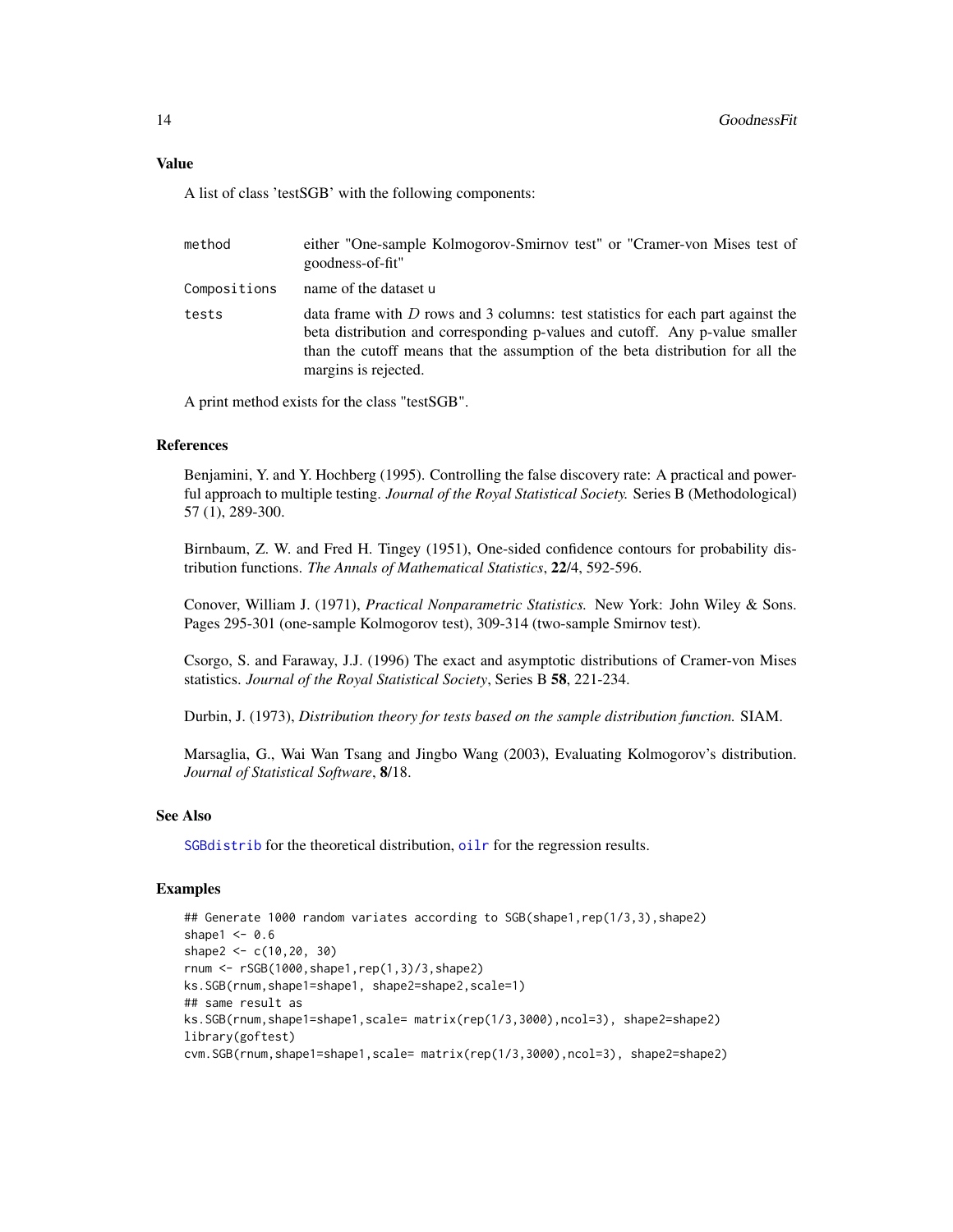#### <span id="page-14-0"></span>Imputation 15

```
## Arctic lake data
# oilr is a SGB regression object, see \code{\link{oilr}}.
data(oilr) # regSGB object
data(arc)
ua <- arc[1:3] # compositions
## Kolmogorov-Smirnov goodness of fit test
ks.SGB(ua,shape1=oilr[["par"]][1],shape2=oilr[["par"]][4:6],scale=oilr[["scale"]])
## Rounding shape1 affects the results less than rounding shape2.
ks.SGB(ua,shape1=round(oilr[["par"]][1],3),shape2=round(oilr[["par"]][4:6],1),
 scale=oilr[["scale"]])
ks.SGB(ua,shape1=round(oilr[["par"]][1],1),shape2=round(oilr[["par"]][4:6],3),
 scale=oilr[["scale"]])
## Cramer-von-Mises goodness of fit test
library(goftest)
cvm.SGB(ua,shape1=oilr[["par"]][1],shape2=oilr[["par"]][4:6],scale=oilr[["scale"]])
```
Imputation *Imputation of missing parts in compositions from a SGB model*

#### Description

Applied to a completely missing composition, the function returns the Aitchison expectation. Applied to a partially missing composition, it returns the conditional Aitchison expectation, given the observed sub-composition.

Applied to a complete case, it returns the complete case.

#### Usage

```
impute.regSGB(obj, dsup, usup)
```
# Arguments

| obi  | list, output of regSGB.                                                                               |
|------|-------------------------------------------------------------------------------------------------------|
| dsup | data frame with explanatory variables for the incomplete compositions. Missing<br>values not allowed. |
| usup | compositions corresponding to dsup. On each row, the non-missing parts sum<br>to 1.                   |

#### Value

data frame with imputed compositions instead of missing or partially missing compositions. Complete cases are also returned.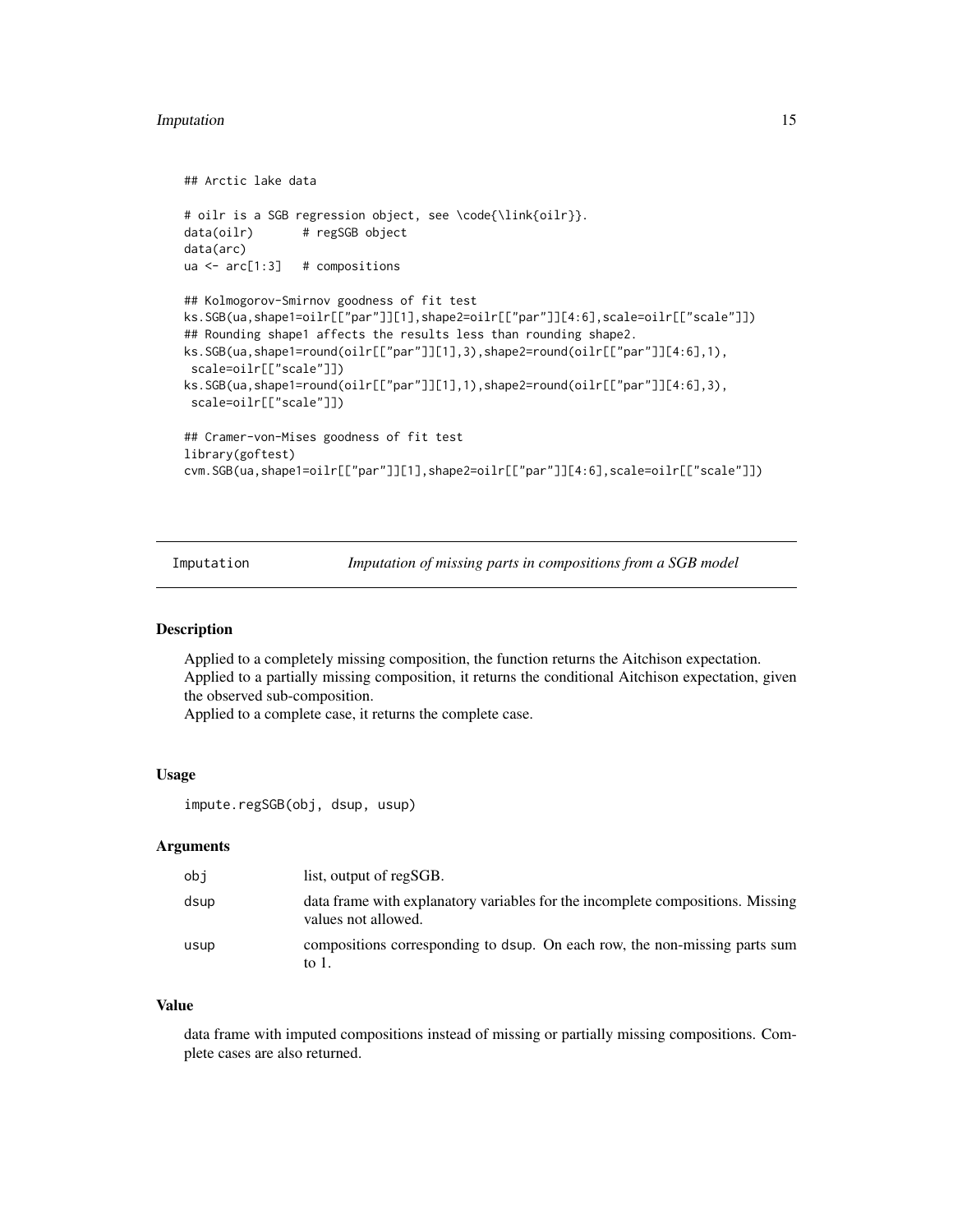### Examples

```
## Arctic lake
data(arc)
arcmis <- arc
arc[11:13,]
## Introduce NA alues
arcmis[11,2] <- NA # "core" observation
arcmis[12,3] \leq NA # outlying clay value
arcmis[13,1:3] \leftarrow NA # totally missing observation
umis <- arcmis[,1:3]
umis <- umis/rowSums(umis,na.rm=TRUE)
umis[11:13,]
d <- data.frame(depth=arc[["depth"]])
## original compositions
arc[11:13,1:3]
## unconditional predicted value
MeanA.SGB(oilr[["par"]][1],oilr[["scale"]],oilr[["par"]][4:6] )[11:13,]
## predicted value given the sub-composition (sand,clay) for 11, (sand,silt) for 12
impute.regSGB(oilr,arcmis,umis)[11:13, ]
impute.regSGB(oilr,arcmis[11:13, ],umis[11:13, ]) # same result.
```
<span id="page-15-1"></span>InequalityConstr *Inequality constraints and jacobian*

#### Description

Setting of inequality constraints on shape parameters. hin.SGB sets inequality constraints on the shape parameters in a SGB regression. hin.SGB.jac defines the corresponding Jacobian.

# Usage

hin. $SGB(x, d, u, bound, ...)$ hin.SGB.jac(x, d, u, ...)

#### Arguments

| x | vector of parameters (shape1, coefi, shape2) where shape1 is the overall<br>shape, coefi is the vector of regression coefficients (see init par. SGB) and<br>shape2 the vector of $D$ Dirichlet shape parameters. |
|---|-------------------------------------------------------------------------------------------------------------------------------------------------------------------------------------------------------------------|
| d | data matrix of explanatory variables (without constant vector) $(N \times m)$ ; N:<br>sample size, $m$ : number of auxiliary variables.                                                                           |

<span id="page-15-0"></span>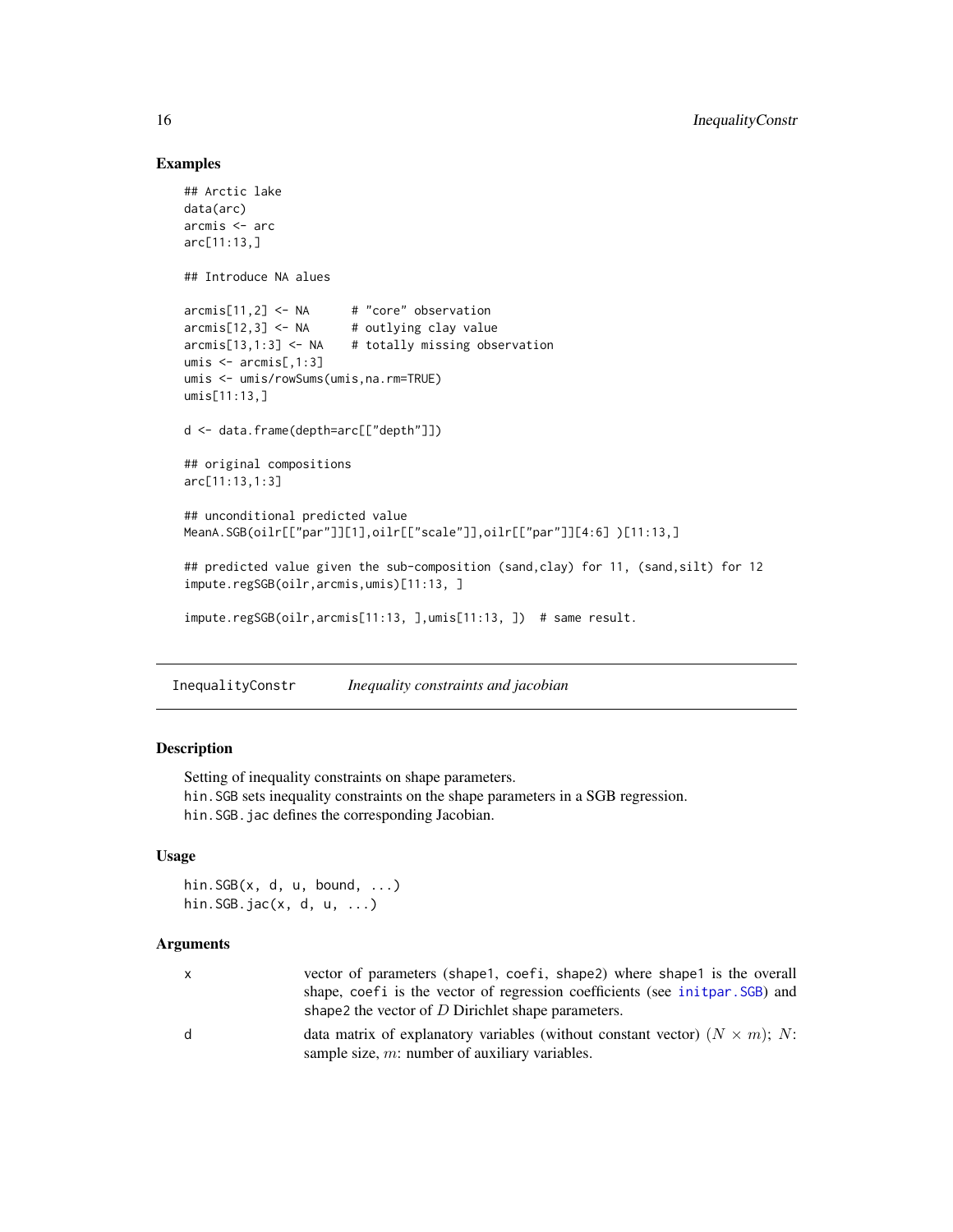<span id="page-16-0"></span>

| u     | data matrix of compositions (independent variables) $(N \times D)$ ; D: number of<br>parts.                                        |
|-------|------------------------------------------------------------------------------------------------------------------------------------|
| bound | the estimates of shapes are constrained by shape $1 \times$ shape $2[i] >$ bound, $i=1, \ldots, D$ .<br>By default bound $= 2.1$ . |
|       | not used.                                                                                                                          |

# Details

These functions are invoked internally by regSGB with bound specified by the user.

shape1 is constrained to be larger than 0.1, in order to avoid numerical problems and shape2 must be positive.

Moments of ratios of parts only exist up to bound. Thus bound = 2.1 guarantees the existence of variances of ratios of parts.

#### Value

hin. SGB : vector of length  $D+1$  with the current value of c(shape1-0.1,shape1\*shape2-bound). It should be non-negative at convergence of the regression algorithm. hin. SGB. jac : corresponding jacobian matrix of dimensions  $(D + 1) \times$  length(x).

#### Examples

```
## Parameter vector for a 3 parts composition with one explanatory variable (+ intercept):
x \leftarrow c(1, 3.2, 0.04, 0.05, 6, 7:9)bound \leq -2.1u \leftarrow t(c(0.1, 0.5, 0.4)) # only used to compute the number of parts.
hin.SGB(x, d, u, bound)
# = c(shape1-0.1, shape1*shape2-bound, shape2)# all must be positive.
```
InitialParameters *Initial parameters estimates and comparison*

# <span id="page-16-1"></span>**Description**

initpar.SGB computes an initial vector of parameters.

condshape2 computes the shape2 parameters by the same method as initpar. SGB, but from an arbitrary set of parameters (shape1,coefi) (e.g. the result of a SGB regression fit). These approximations are compared with the shape2 estimates.

compushape2 is internally called by initpar.SGB and condshape2. It computes shape2 parameters in function of shape1 and given regression parameters coefi.

#### Usage

```
initpar.SGB(d, u, V, weight = rep(1, dim(u)[1]), shape1 = 1, Mean2 = TRUE)condshape2(x,d,u,V)
compushape2(shape1, coefi, d, u, V)
```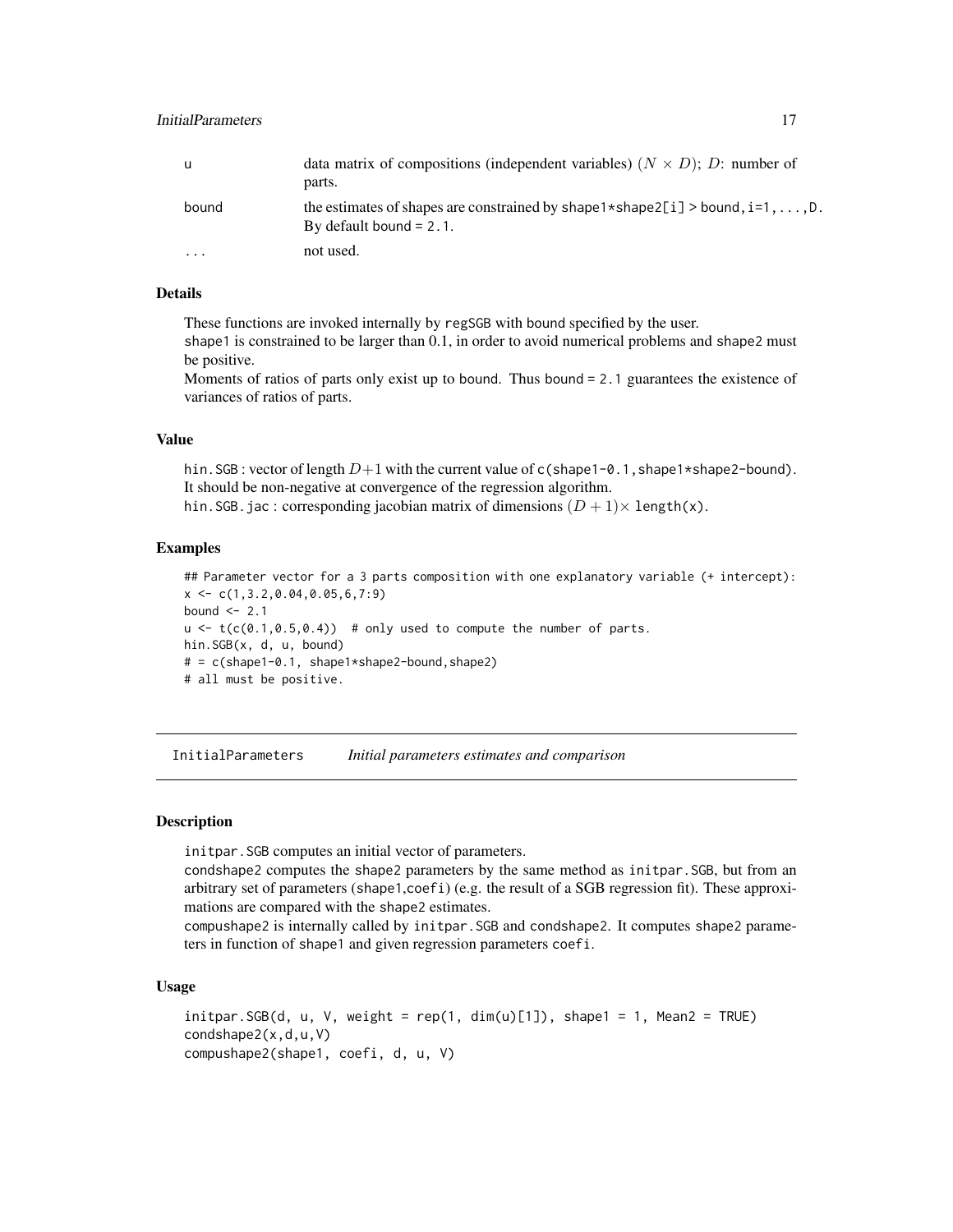#### <span id="page-17-0"></span>Arguments

| d                 | data matrix of explanatory variables (without constant vector) $(n \times m)$ ; n: sam-<br>ple size, $m$ : number of auxiliary variables                                             |
|-------------------|--------------------------------------------------------------------------------------------------------------------------------------------------------------------------------------|
| u                 | data matrix of compositions (independent variables) $(n \times D)$ ; D: number of<br>parts                                                                                           |
| $\vee$            | full rank transformation of log(parts) into log-ratios, matrix $D \times (D - 1)$                                                                                                    |
| weight            | vector of length n; positive observation weights, default $rep(1, n)$ . Should be<br>scaled to sum to $n$ .                                                                          |
| shape1            | positive number, overall shape parameter                                                                                                                                             |
| Mean <sub>2</sub> | logical, if TRUE (default), the computed shape2 parameters are each replaced<br>by their average.                                                                                    |
| coefi             | vector of regression coefficients of length $(m + 1) * (D - 1)$ , resp. $D - 1$<br>constants, then $D-1$ coef. of the 1st expl. variable,, $D-1$ coef. of the m-th<br>expl. variable |
| $\times$          | fitted SGB regression parameters, see regSGB.                                                                                                                                        |

# Details

The main function here is initpar.SGB. The initial value of shape1 must be specified by the user; by default, it takes the value 1. In the initial regression model, each column of  $log(u)$  %  $*$  % V is regressed by OLS on the columns of d. coefi is the vector of regression parameters, first the  $D-1$ terms associated with the first explanatory variable in d, and so on similarily for each explanatory variable. The initial scale compositions are computed by back-transforming the predicted values to the simplex and used to compute the vector  $z = C[(u/scale)^{shape1}]$ , where C[.] is the closure operation. Wicker et al. (2008), see also Ng et al. (2011) p.74-75, describe a procedure to find initial values for the shape parameters in a Dirichlet distribution. Their method is used on the (approximate) Dirichlet vector z.

#### Value

initpar.SGB:

vector of length  $(1 + (D - 1) * (m + 1) + D)$  containing initial values for (shape1,coefi,shape2). condshape2:

list with two components: 1. title and 2. data-frame with 2 columns: fitted shape2 and Wicker's approximation.

#### References

Wicker, N., J. Muller, R. K. R. Kalathur, and O. Poch (2008). A maximum likelihood approximation method for Dirichlet's parameter estimation. *Computational Statistics & Data Analysis* 52 (3), 1315-1322.

Kai Wang Ng, Guo-Liang Tian, Man-Lai Tang (2011). *Dirichlet and Related Distributions: Theory, Methods and Applications*. Wiley Series in Probability and Statistics.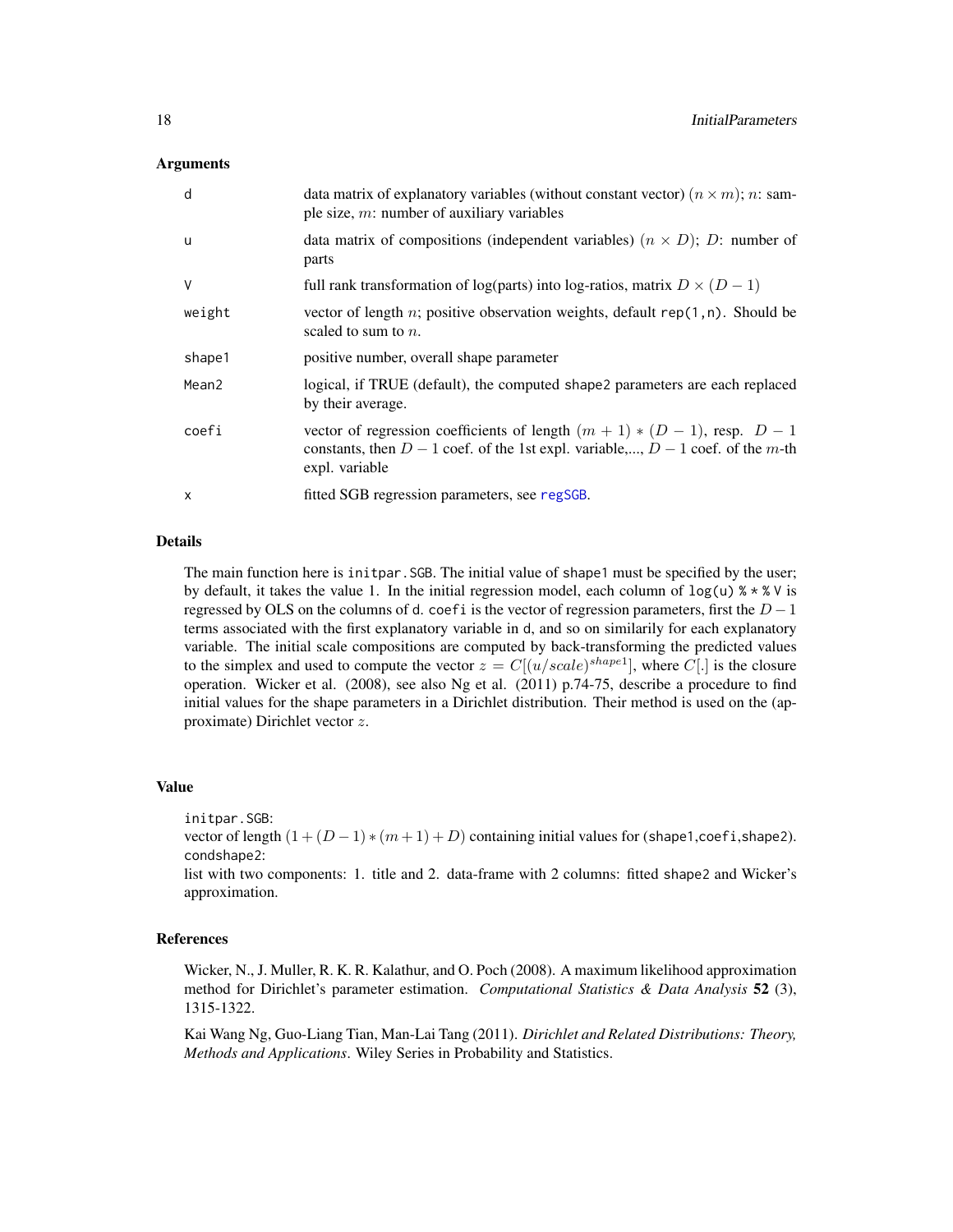# <span id="page-18-0"></span>MarginPlots 19

# Examples

```
## Explanatory variable
da <- data.frame(l.depth=log(arc[["depth"]]))
damat <- as.matrix(da)
## Compositions
ua \leq arc[,1:3]
## alr transforms
Va <- matrix(c(1,0,-1,0,1,-1),nrow=3)
colnames(Va) <- c("alr1","alr2")
Va
## Initial values
initpar.SGB(damat,ua,Va)
initpar.SGB(damat,ua,Va,Mean2=FALSE)
## Conditional shape2 values; same as parameters computed with initpar
condshape2(initpar.SGB(damat,ua,Va,Mean2=FALSE),damat,ua,Va)
## Comparison with fitted parameters
oa <- regSGB(damat, as.matrix(ua), Va)
condshape2(oa[["par"]],damat,ua,Va)
```

| MarginPlots | Histograms, quantile and probability plots for the $z(u)$ -transforms of |
|-------------|--------------------------------------------------------------------------|
|             | parts                                                                    |

# Description

These functions draw a plot for each part in the dataset.

# Usage

```
hzbeta(u, obj, weight = rep(1, dim(u)[1]) )qzbeta(u, obj, weight = rep(1,dim(u)[1]) )
pzbeta(u, obj, weight = rep(1, dim(u)[1]) )
```
### Arguments

|        | data matrix of compositions (independent variables) $(N \times D)$ ; D: number of |
|--------|-----------------------------------------------------------------------------------|
|        | parts                                                                             |
| obi    | list, result of regSGB. See regSGB.                                               |
| weight | vector of length n; positive observation weights, default rep $(1,n)$ .           |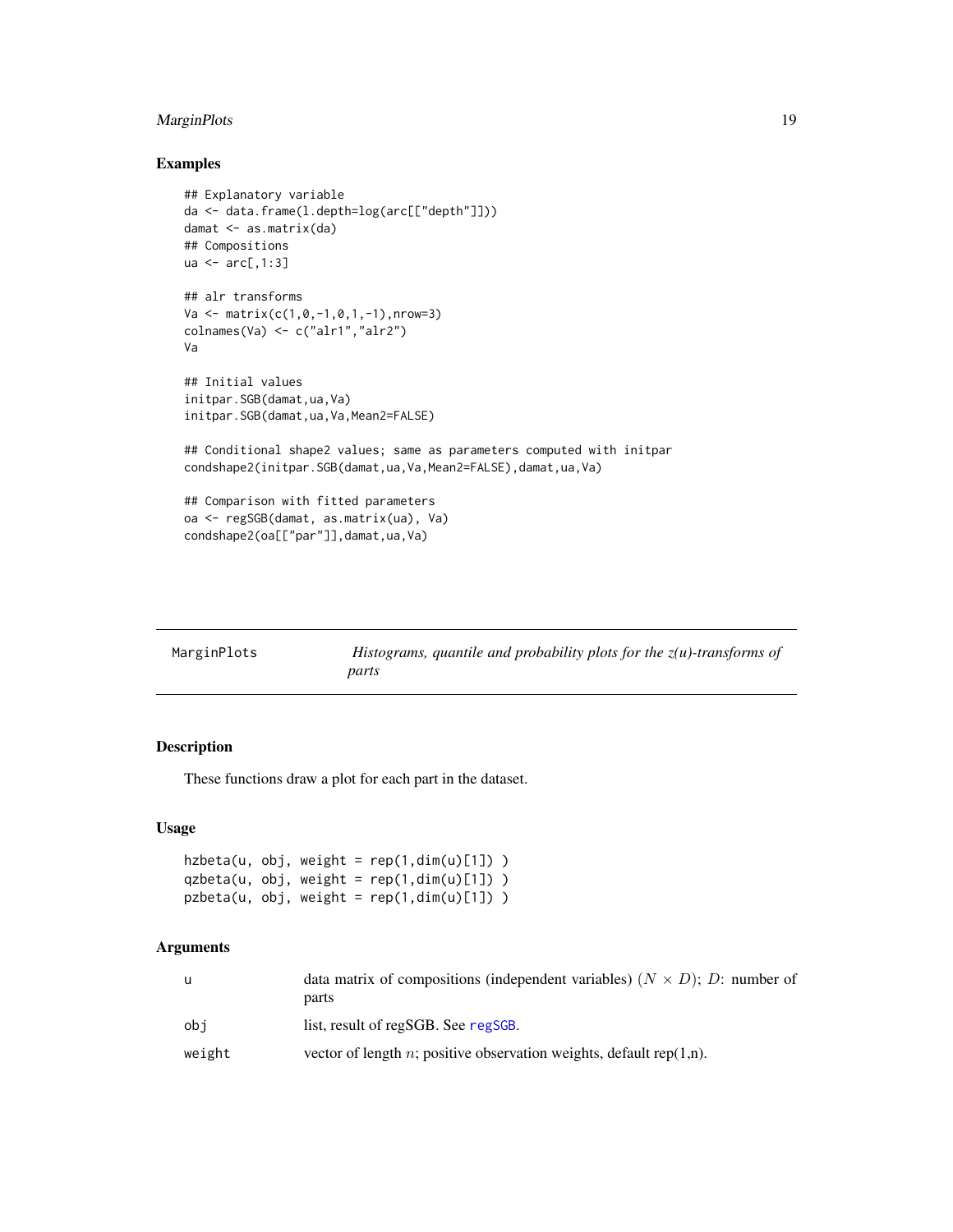#### <span id="page-19-0"></span>Details

Let U follow a  $SGB(shape1, scale, shape2)$  distribution. Then the composition

$$
Z = C[(U/scale)^{shape1}]
$$

is called the  $z(u)$ -transform of U.

Z follows a  $Dirichlet(shape2)$  distribution and each part  $Z_i$ ,  $i = 1, ..., D$  is Beta-distributed with parameters (shape2[i],sum(shape2)-shape2[i]).

Goodness of fit plots are produced for the parts of the  $z(u)$ -transforms against the Beta distribution. Each function creates  $D$  plots, where  $D$  is the number of parts.

hzbeta: histograms and the corresponding Beta-densities,

qzbeta: marginal quantile plots,

pzbeta: marginal probability plots.

If weight is specified, weighted histgrams, quantile and probability plots are drawn.

#### Value

D plots are produced comparing the marginal distribution of the parts of the  $z(u)$  compositions with the theoretical Beta distribution.

#### Examples

```
## Arctic lake data
data(arc)
# Compositions
ua \leq arc[,1:3]
# SGB regression
data(oilr)
# plot
par(mfrow=c(3,3))
hzbeta(ua,oilr)
qzbeta(ua,oilr)
pzbeta(ua,oilr)
```
ocar *ocar data set*

#### Description

Car segment shares SGB regression with formula

#### Usage

data("ocar")

#### Format

List of 25 items, see [regSGB](#page-21-1).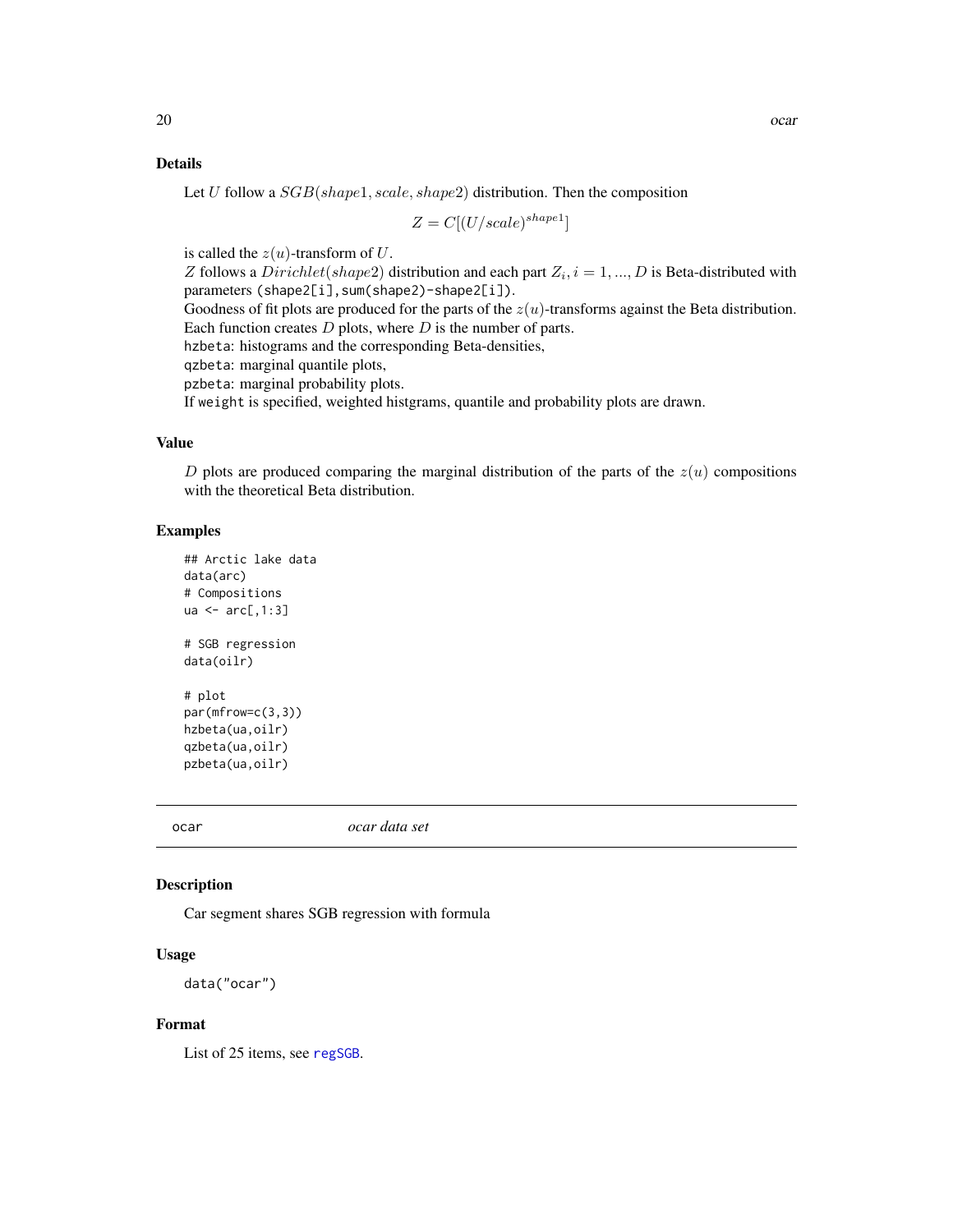<span id="page-20-0"></span>oilr 21

# Details

ocar is the same regression as object3 in [regSGB](#page-21-1), Example 3.

#### Examples

```
data(ocar)
ocar
summary(ocar) # regSGB summary
ocar[["kkt1"]] # first KKT condition
ocar[["V"]] # matrix of log-ratio transformation
#######################################################
## ocar has been created by the following commands:
## Car segment shares
data(carseg)
## Extract the compositions
uc <- as.matrix(carseg[,(1:5)])
## Define the log-ratio transformation matrix
Vc <- matrix(c( 1, 0, 0, 0, 0)-1, 1, 0, 0,
                0,-1, 1, 0,
                0, 0,-1, 1,
                0, 0, 0,-1),ncol=4,byrow=TRUE)
colnames(Vc) <- c("AB","BC","CD","DE")
rownames(Vc) <- colnames(uc)
Vc
## Formula
Form <- Formula(AB | BC | CD | DE ~ log(expend) + I(PAC*log(expend)) + log(sent) + log(FBCF) +
                 log(price) + rates)
ocar <- regSGB(Form, data = list(carseg, uc, Vc),shape10=4.4)
##########################################################
```
<span id="page-20-1"></span>oilr *oilr data set*

#### Description

Arctic lake SGB regression based on isometric log-ratio transforms

#### Usage

data("oilr")

#### Format

List of 25 items, see [regSGB](#page-21-1).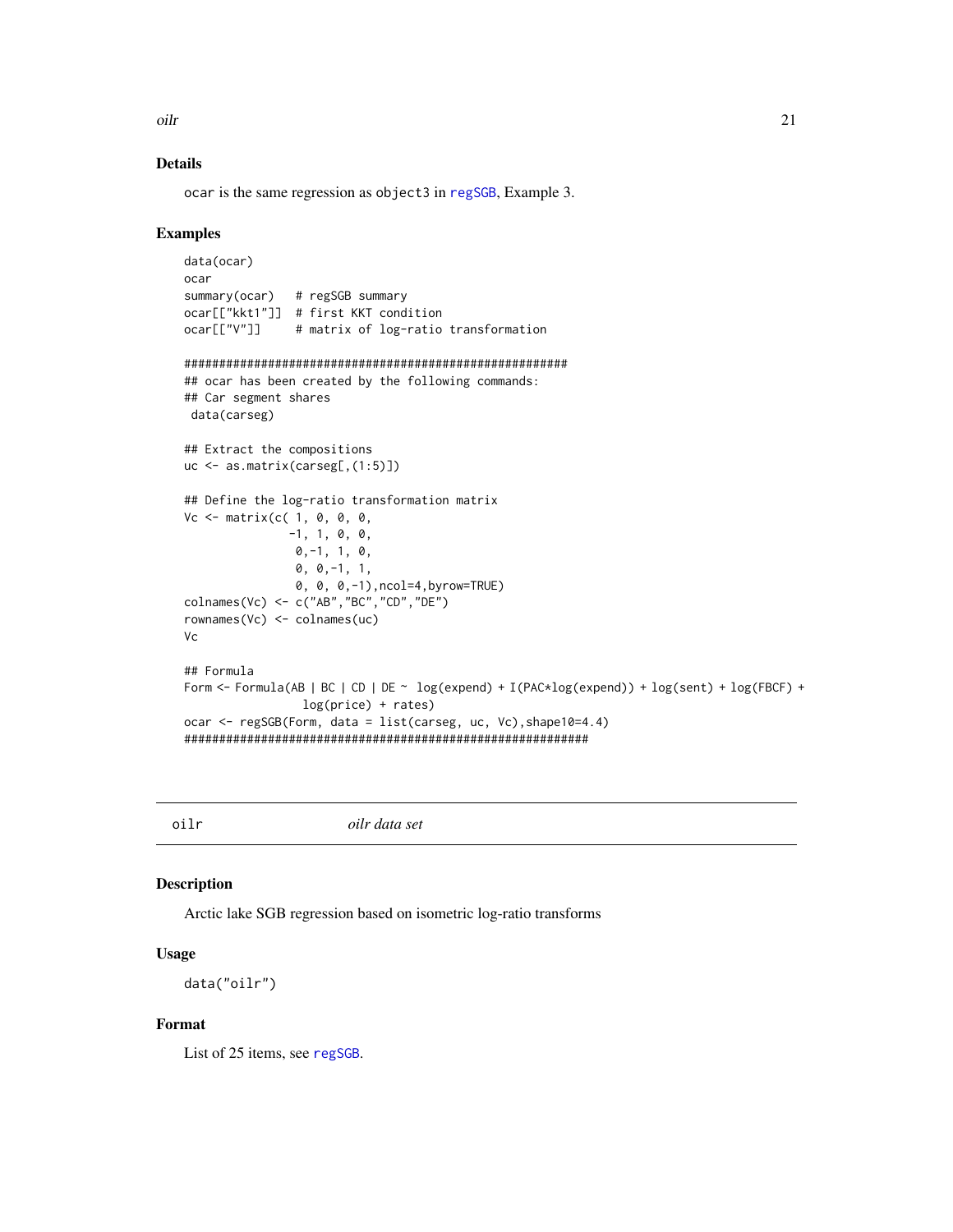$22$  regSGB

#### Examples

```
data(oilr)
oilr
summary(oilr) # regSGB summary
oilr[["kkt1"]] # first KKT condition
oilr[["V"]] # matrix of log-ratio transformation
## oilr has been created by the following commands:
## Arctic lake data
 data(arc)
# Compositions
ua \leq arc[,1:3]
## ilr transforms
 c1 < -1/sqrt(2)c2 < -1/sqrt(6)Vilr <- matrix(c(-c1,c1,0,-c2,-c2,2*c2),nrow=3)
 colnames(Vilr) <- c("ilr1","ilr2")
 Vilr
## Formula
 F1 \le Formula(ilr1 | ilr2 \sim -1 + log(depth) )
# SGB regression object
oilr <- regSGB(F1, data= list(arc, ua, Vilr), shape10=0.5, bound=2.1)
##########################################################
```
<span id="page-21-1"></span>

regSGB *Regression for compositions following a SGB distribution*

#### <span id="page-21-2"></span>**Description**

Explanatory variables may influence the scale vector through a linear model applied to a log-ratio transform of the compositions. The shape parameters do not depend on explanatory variables. The overall shape parameter shape1 is common to all parts, whereas the Dirichlet shape parameters vector shape2 are specific to each part, i.e. shape2[j] is the Dirichlet parameter for  $u[i, j]$ ,  $i=1,\ldots,n$ , (n=number of compositions in the dataset u).

#### Usage

```
regSGB(d, ...)
## Default S3 method:
regSGB(d, u, V, weight=rep(1,dim(d)[1]),
    shape10 = 1, bound = 2.1, ind = NULL, shape1 = NULL, Mean2 = TRUE,
    control.optim = list(trace=0,fnscale=-1),
    control.outer = list(itmax=1000,ilack.max=200,trace=TRUE, kkt2.check =TRUE,
    method = "BFGS"), \ldots)
```
<span id="page-21-0"></span>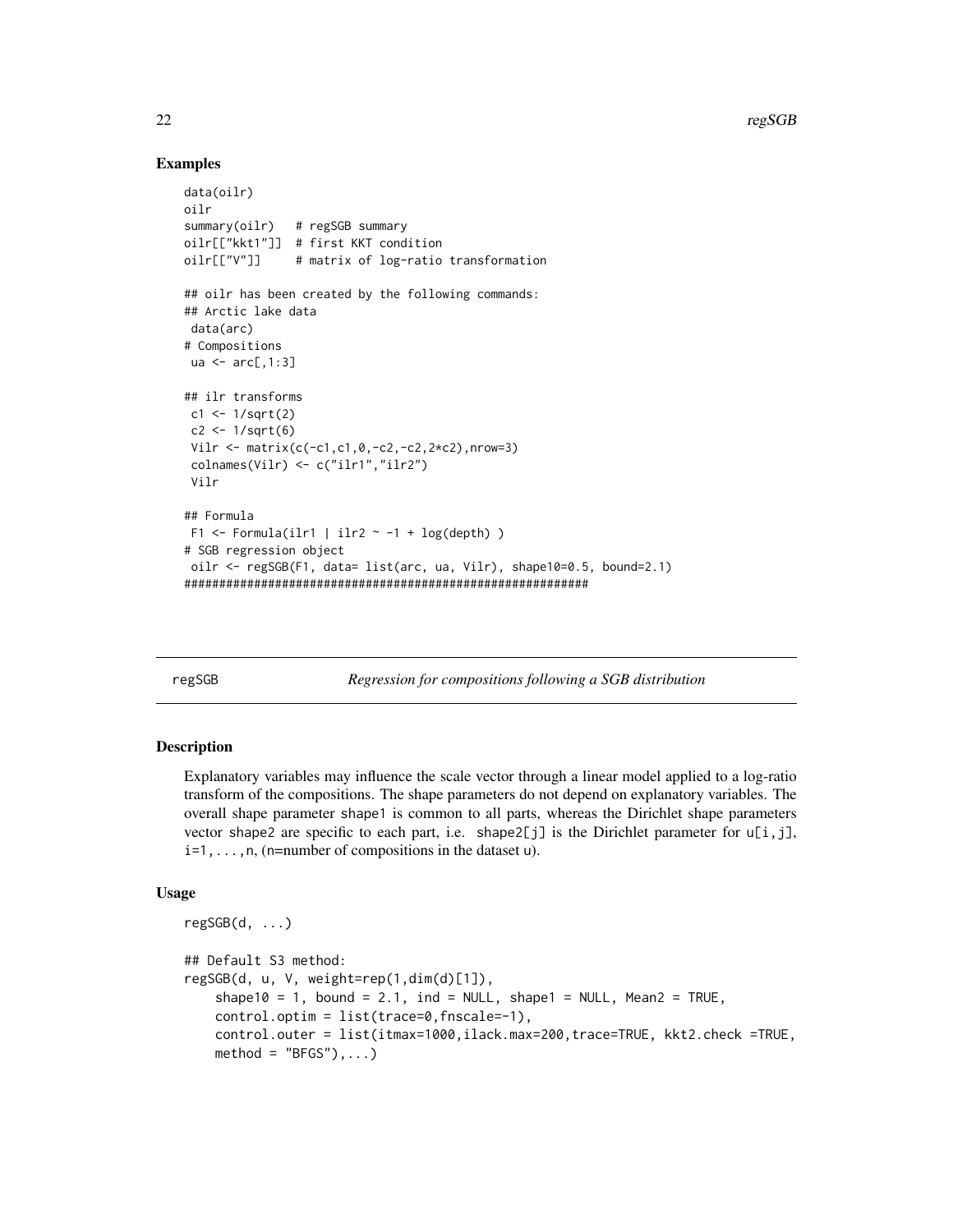```
## S3 method for class 'formula'
regSGB(Formula, data= list(), weight=rep(1,dim(d)[1]),
    shape10 = 1, bound = 2.1, ind = NULL, shape1 = 1, Mean2=TRUE,
    control.optim = list(trace=0,fnscale=-1),
    control.outer = list(itmax=1000,ilack.max=200,trace=TRUE,kkt2.check =TRUE,
    method = "BFGS"), \ldots)## S3 method for class 'regSGB'
print(x, \ldots)## S3 method for class 'regSGB'
```
# Arguments

summary(object, digits=3,...)

| Formula       | formula of class Formula, see Formula.                                                                                                                            |
|---------------|-------------------------------------------------------------------------------------------------------------------------------------------------------------------|
| d             | data matrix of explanatory variables (without constant vector) $(n \times m)$ ; n: sam-<br>ple size, $m$ : number of auxiliary variables.                         |
| u             | data matrix of compositions (independent variables) $(n \times D)$ ; D: number of<br>parts.                                                                       |
| $\vee$        | log-ratio transformation matrix $(D \times (D - 1))$ .                                                                                                            |
| data          | a list with 3 components d, u and V.                                                                                                                              |
| weight        | vector of length n; positive observation weights, default $rep(1,n)$ . Should be<br>scaled to sum to $n$ .                                                        |
| shape10       | positive number, initial value of the overall shape parameter, default 1.                                                                                         |
| bound         | inequality constraints on the estimates of shapes:<br>$shape1*shape2[i] > bound, i=1, , D.$<br>By default bound = 2.1, see InequalityConstr.                      |
| ind           | vector of length equal to the number of fixed parameters; see index in EqualityConstr.<br>Default ind = NULL (no fixed parameters).                               |
| shape1        | fixed value of the overall shape parameter if $min(int) = 1$ . Default is 1.                                                                                      |
| Mean2         | logical, if TRUE (default), the computed shape2 parameters are each replaced<br>by their average. See initpar. SGB.                                               |
| control.optim | list of control parameters for optim, see optim. Default is from auglag, except<br>list(fnscale = $-1$ ). Always specify fnscale = $-1$ .                         |
| control.outer | list of control parameters to be used by the outer loop in constroptim.nl, see<br>auglag. Default is from auglag, except<br>$list(itmax = 1000, ilack.max = 200.$ |
| object        | an object of class "regSGB".                                                                                                                                      |
| digits        | number of decimal places for print, default 3.                                                                                                                    |
| X             | an object of class "regSGB".                                                                                                                                      |
| $\cdots$      | not used.                                                                                                                                                         |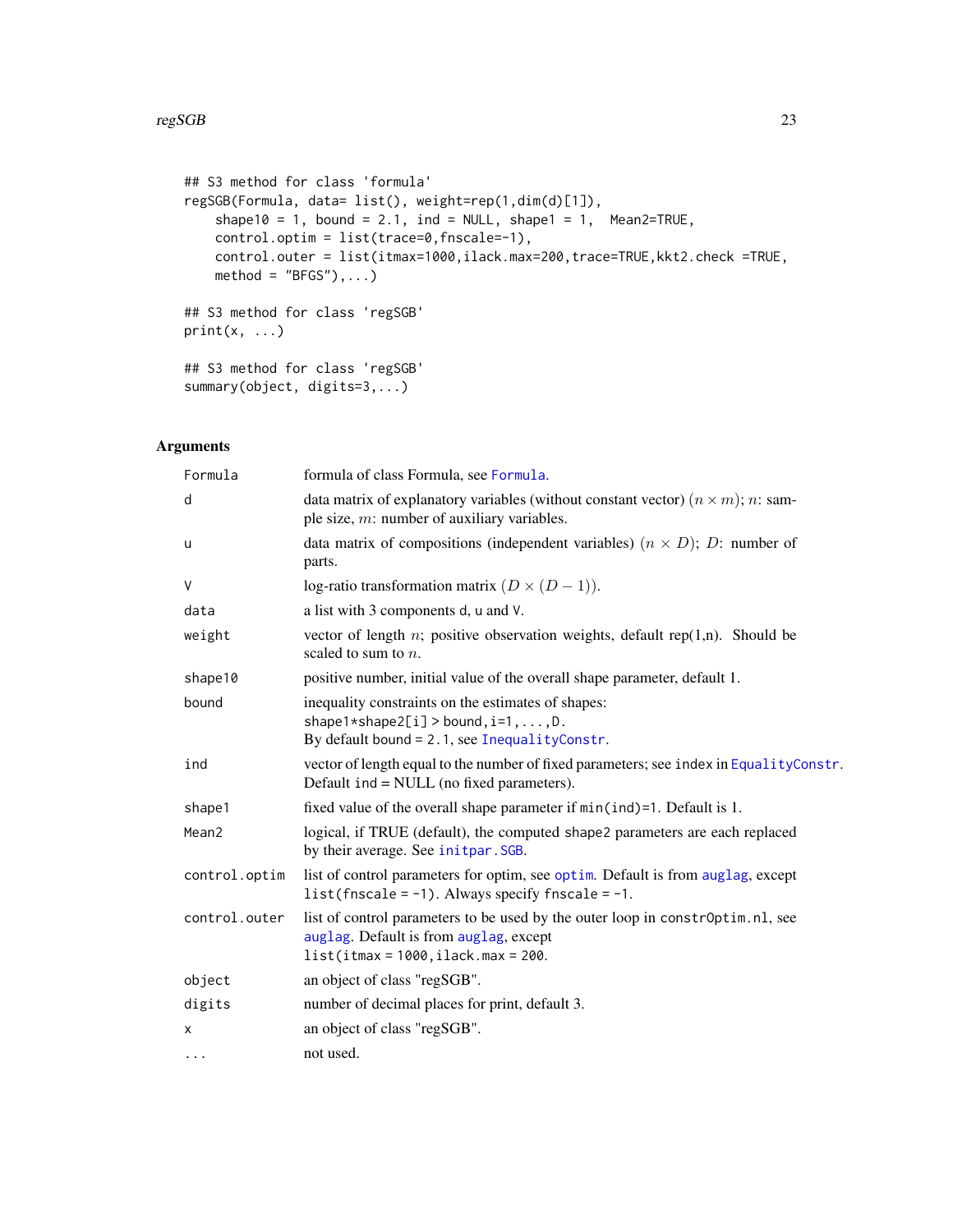# Details

It is advisable to use the formula to specify the model for easy comparison between models. Without formula, the d matrix of explanatory variables must contain exactly the variables used in the model, whereas with formula other variables can be included as well. Variable transformations can be utilized within the formula, see Example 4 below with the indicator I and the log.

Constraints on parameters can be introduced, see example 5 and [EqualityConstr](#page-8-1) for more details. Use weight for pseudo-likelihood estimation. weight is scaled to  $n$ , the sample size.

A design based covariance matrix of the parameters can be obtained by linearization as the covariance matrix of the scores.

# Value

A list of class 'regSGB' with the following components: The first 13 form the output from [auglag](#page-0-0).

| par             | Vector of length <i>npar</i> . Parameters that optimize the nonlinear objective func-<br>tion, satisfying constraints, if convergence is successful.                                                                                                       |
|-----------------|------------------------------------------------------------------------------------------------------------------------------------------------------------------------------------------------------------------------------------------------------------|
| value           | The value of the objective function at termination.                                                                                                                                                                                                        |
| counts          | A vector of length 2 denoting the number of times the objective and its gradient<br>were evaluated, respectively.                                                                                                                                          |
| convergence     | An integer code indicating the type of convergence. 0 indicates successful con-<br>vergence. Positive integer codes indicate failure to converge.                                                                                                          |
| message         | A character string giving any additional information on convergence returned by<br>optim, or NULL.                                                                                                                                                         |
| outer.iteration |                                                                                                                                                                                                                                                            |
|                 | Number of outer iterations.                                                                                                                                                                                                                                |
| lambda          | Values of the Lagrangian parameter. This is a vector of the same length as the<br>total number of inequalities and equalities. It must be zero for inactive inequal-<br>ities; non-negative for active inequalities; and can have any sign for equalities. |
| sigma           | Value of augmented penalty parameter for the quadratic term.                                                                                                                                                                                               |
| gradient        | Gradient of the augmented Lagrangian function at convergence. It should be<br>small.                                                                                                                                                                       |
| hessian         | Hessian of the augmented Lagrangian function at convergence. It should be<br>negative definite for maximization.                                                                                                                                           |
| ineg            | Values of inequality constraints at convergence. All of them must be non-<br>negative.                                                                                                                                                                     |
| equal           | Values of equality constraints at convergence. All of them must be close to zero.                                                                                                                                                                          |
| kkt1            | A logical variable indicating whether or not the first-order KKT conditions were<br>satisfied (printed 1 if conditions satisfied and 0 otherwise).                                                                                                         |
| kkt2            | A logical variable indicating whether or not the second-order KKT conditions<br>were satisfied (printed 1 if conditions satisfied and 0 otherwise).                                                                                                        |
| scale           | $n \times D$ matrix, the estimated scale compositions, see bval.                                                                                                                                                                                           |
| meanA           | Aitchison expectation at estimated parameters.                                                                                                                                                                                                             |
| fitted.values   | $(n \times (D-1))$ matrix, estimated log-ratio transforms.                                                                                                                                                                                                 |

<span id="page-23-0"></span>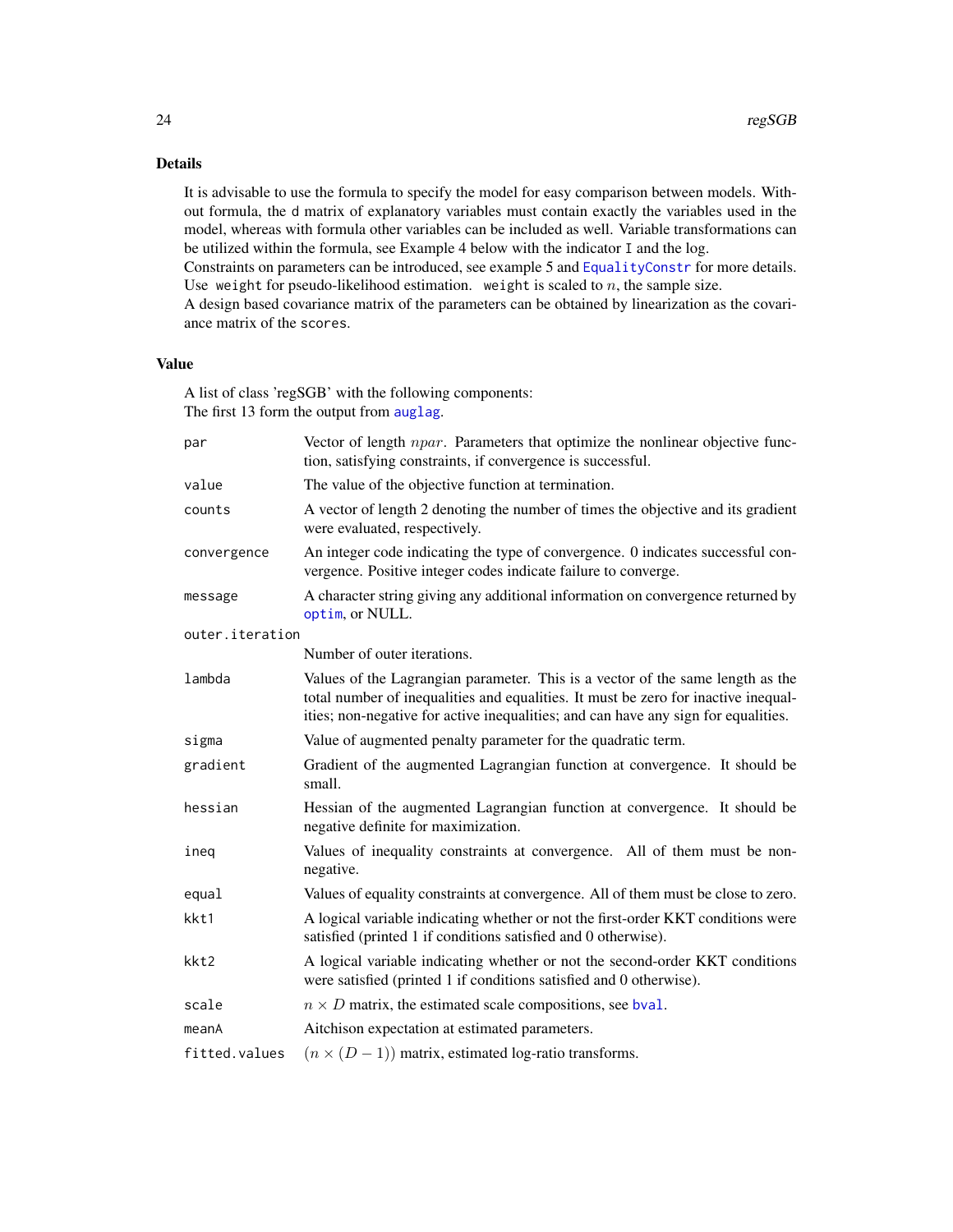#### <span id="page-24-0"></span>regSGB 25

| Observed minus estimated log-ratio transforms.                                                                                       |
|--------------------------------------------------------------------------------------------------------------------------------------|
| matrix $n \times npar$ . Each row contains the (unweighted) derivatives of the log-<br>density at a data point w.r.t the parameters. |
| ratio of total variation of mean and total variation of compositions u.                                                              |
| The robust covariance matrix of parameters estimates, see covest. SGB.                                                               |
| Ordinary asymptotic standard errors of parameters.                                                                                   |
| Robust asymptotic standard errors of parameters.                                                                                     |
| Indices of the fixed parameters.                                                                                                     |
| The summary from covest. SGB.                                                                                                        |
| AIC criterion.                                                                                                                       |
| log-ratio transformation matrix (same as corresponding input parameter V)                                                            |
| Arguments for calling regSGB.                                                                                                        |
| Expression for formula.                                                                                                              |
|                                                                                                                                      |

#### References

Graf, M. (2017). A distribution on the simplex of the Generalized Beta type. *In J. A. Martin-Fernandez (Ed.), Proceedings CoDaWork 2017*, University of Girona (Spain), 71-90.

Hijazi, R. H. and R. W. Jernigan (2009). Modelling compositional data using Dirichlet regression models. *Journal of Applied Probability and Statistics*, 4 (1), 77-91.

Kotz, S., N. Balakrishnan, and N. L. Johnson (2000). *Continuous Multivariate Distributions*, Volume 1, Models and Applications. John Wiley & Sons.

Madsen, K., H. Nielsen, and O. Tingleff (2004). Optimization With Constraints. *Informatics and Mathematical Modelling*, Technical University of Denmark.

Monti, G. S., G. Mateu-Figueras, and V. Pawlowsky-Glahn (2011). Notes on the scaled Dirichlet distribution. In *V. Pawlowsky-Glahn and A. Buccianti (Eds.), Compositional data analysis. Theory and applications.* Wiley.

Varadhan, R. (2015). alabama: Constrained Nonlinear Optimization. R package version 2015.3-1.

Wicker, N., J. Muller, R. K. R. Kalathur, and O. Poch (2008). A maximum likelihood approximation method for Dirichlet parameter estimation. Computational Statistics & Data Analysis 52 (3), 1315- 1322.

Zeileis, A. and Y. Croissant (2010). Extended model formulas in R: Multiple parts and multiple responses. *Journal of Statistical Software* 34 (1), 1-13.

#### See Also

[stepSGB](#page-30-1), for an experimental stepwise descending regression, [initpar.SGB](#page-16-1), for the computation of initial parameters. This function uses [Formula](#page-0-0), [auglag](#page-0-0).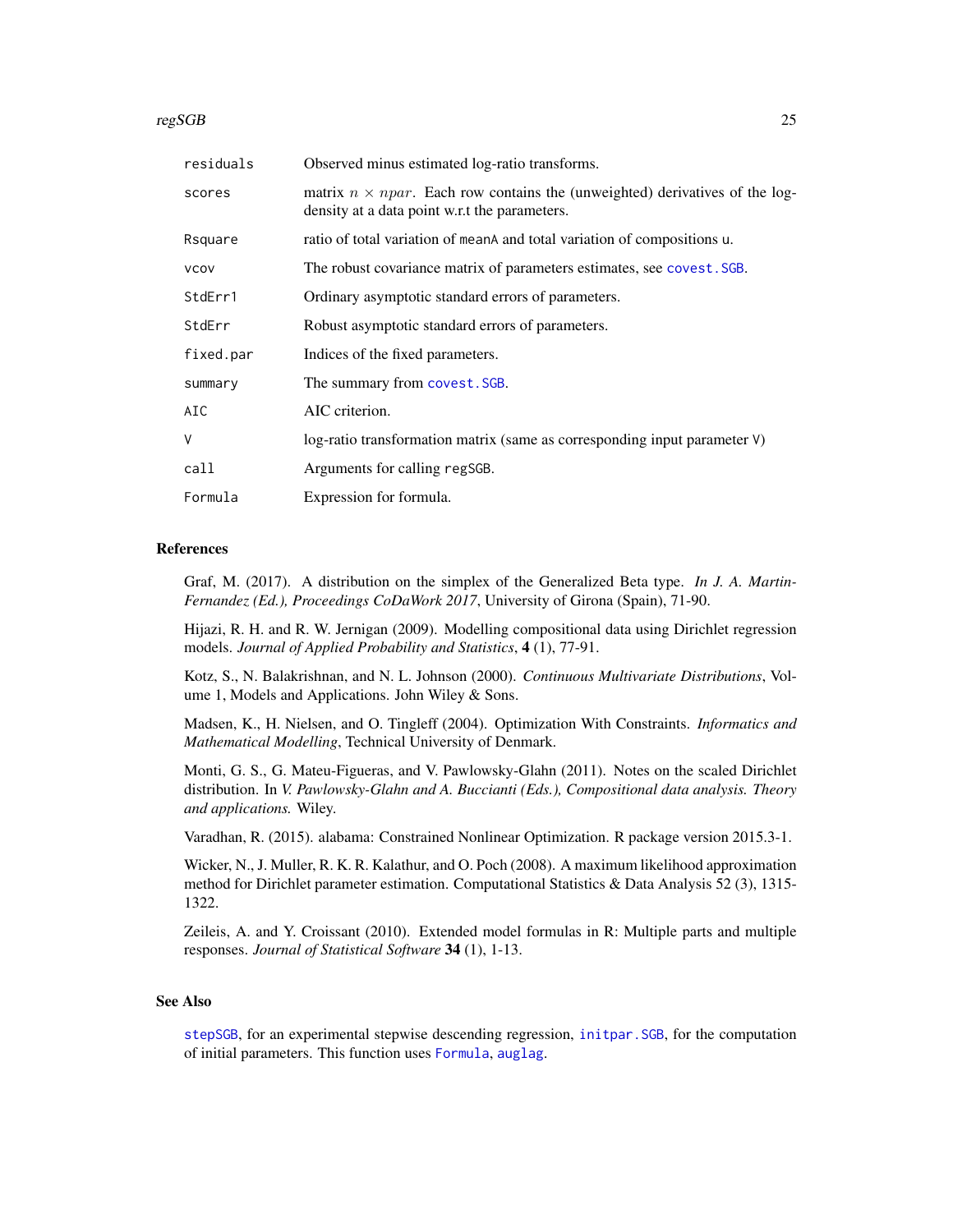```
## Regression for car segment shares
## ---------------------------------
data(carseg)
## Extract the compositions
uc \leq as.matrix(carseg[,(1:5)])
## Extract the explanatory variables
attach(carseg)
## Example 1: without formula
## --------------------------
## Change some variables
dc <- data.frame(l.exp1=log(expend)*PAC,l.exp0=log(expend)*(1-PAC), l.sent=log(sent),
l.FBCF=log(FBCF), l.price=log(price), rates)
## Define the log-ratio transformation matrix
Vc <- matrix(c( 1,0,0,0,
               -1,1,0,0,0, -1, 1, 0,0, 0, -1, 1,0,0,0,-1),ncol=4,byrow=TRUE)
colnames(Vc) <- c("AB","BC","CD","DE")
rownames(Vc) <- colnames(uc)
Vc
# 2 next rows only necessary when calling regSGB without a formula.
dc1 \leftarrow cbind("(Intercept)"= 1, dc)
dc1 <- as.matrix(dc1)
object10 <- regSGB(dc1,uc, Vc,shape10=4.4)
summary(object10)
## Example 2: same with formula
## ----------------------------
## Define the formula
Form \le - Formula(AB | BC | CD | DE \sim 1.exp1 + 1.exp0 + 1.sent + 1.FBCF + 1.price + rates)
## Regression with formula
object1 <- regSGB(Form, data= list(dc, uc, Vc),shape10=4.4)
summary(object1)
## Example 3: Usage of I()
## -----------------------
Form2 <- Formula(AB | BC | CD | DE ~ I(l.exp1 + l.exp0) + l.exp1 + l.sent +
                 l.FBCF + l.price + rates )
object2 <- regSGB(Form2,data= list(dc, uc, Vc),shape10=4.4)
object2
## Example 4: Usage of variable transformations on the original file
## -----------------------------------------------------------------
```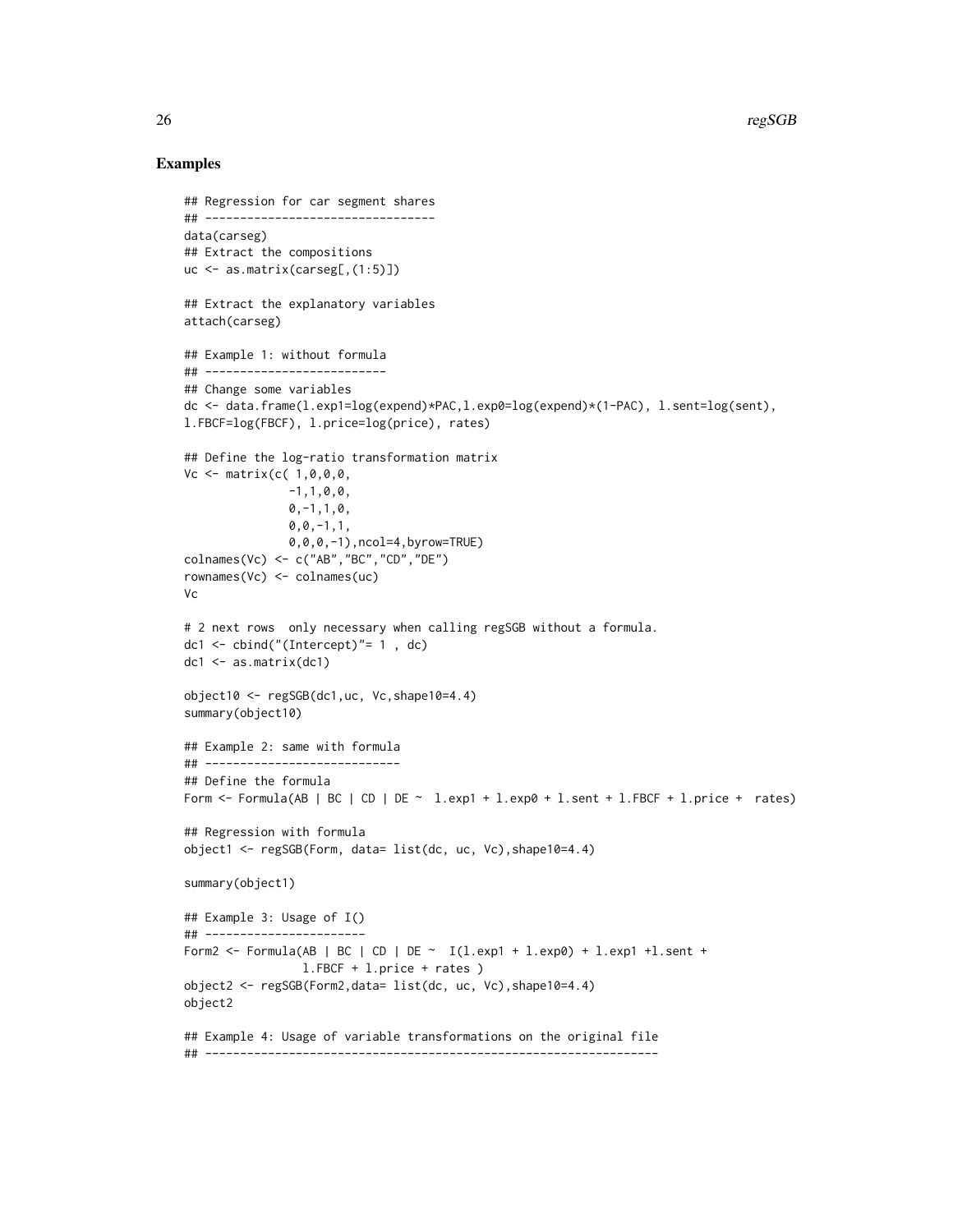#### <span id="page-26-0"></span>SGBdistrib 27

```
Form3 <- Formula(AB | BC | CD | DE ~ log(expend) + I(PAC*log(expend)) + log(sent) + log(FBCF) +
                 log(price) + rates)
object3 <- regSGB(Form3, data=list(carseg, uc, Vc),shape10=4.4)
object3
object2[["par"]]-object3[["par"]] # same results
## Example 5: Fixing parameter values
## ----------------------------------
## 1. In the following regression we condition on shape1 = 2.36.
object4 <- regSGB(Form3,data=list(carseg, uc, Vc),
                  shape10 = 4.4, bound = 2.0, ind = 1, shape1 = 2.36)
summary(object4)
## 2. In the following regression we condition on shape1 = 2.36 and the coefficient of
## log(FBCF).BC = 0. Notice that it is the 19th parameter.
object5 <- regSGB(Form3,data=list(carseg, uc, Vc),
                  shape10 = 4.4, bound = 2.0, ind = c(1,19), shape1 = 2.36)
summary(object5)
object3[["AIC"]]
object4[["AIC"]] # largest AIC
object5[["AIC"]]
```
SGBdistrib *Density and random generator for the SGB distribution*

#### Description

dSGB computes the density for a given argument u (a composition) and given parameters. rSGB generates n compositions for given parameters.

# Usage

dSGB(u, shape1, scale, shape2) rSGB(n, shape1, scale, shape2)

#### Arguments

| u      | vector of length $D$ containing the composition                                                    |
|--------|----------------------------------------------------------------------------------------------------|
| shape1 | overall shape parameter. shape $l = 1$ for a Dirichlet composition.                                |
| scale  | vector of the same length as u containing the scales of parts. If missing, scales<br>are set to 1. |
| shape2 | vector of length $D$ containing the (Dirichlet) shapes for each part.                              |
| n      | number of observations.                                                                            |

### Details

The number of columns in u and the number of components in shape2 must match.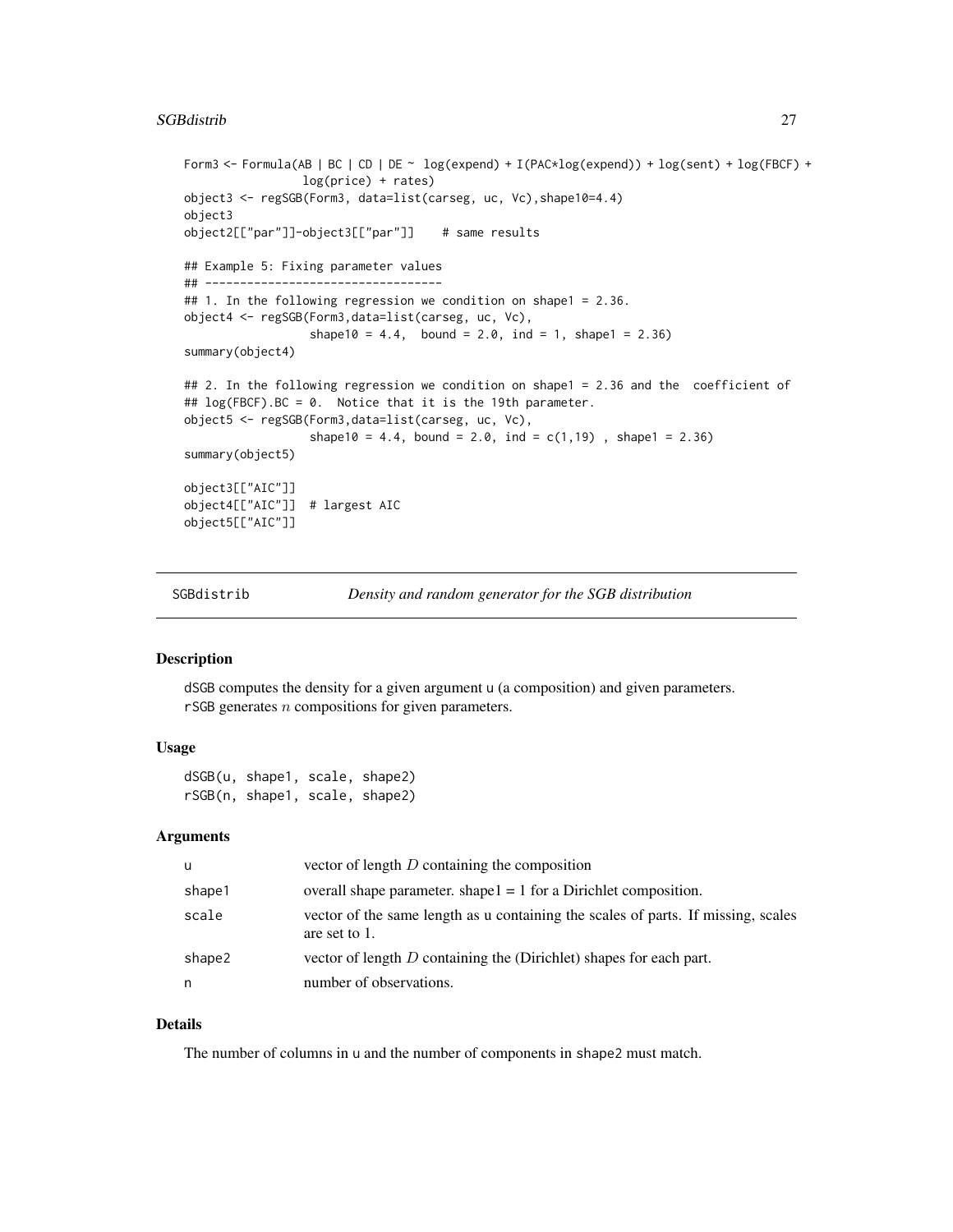# <span id="page-27-0"></span>Value

dSGB gives the density, rSGB generates a ( $n \times D$  - matrix with random compositions on each row.

#### See Also

[bval,zval](#page-28-1)

# Examples

```
ul < -c(0.2, 0.3, 0.5)scale1 <- c(0.25,0.33,0.32)
shape1 <-1shape2 <- c(0.8, 3, 0.9)dSGB(u1,shape1,scale1,shape2)
rSGB(10,shape1,scale1,shape2)
```

```
## with equal scales
  dSGB(u1,shape1,shape2=shape2)
  rSGB(10,shape1,shape2=shape2)
```
SGBLik *SGB log-likelihood and gradient*

# Description

fn.SGB gives the log-likelihood and gr.SGB the gradient vector of the log-likelihood.

# Usage

fn.SGB(x, d, u, V, weight, ...) gr.SGB(x, d, u, V, weight, ...)

#### Arguments

| $\mathsf{x}$ | vector of parameters (shape1, coefi, shape2) where shape1 is the overall<br>shape, coefi is the vector of regression coefficients (see initpar. SGB) and<br>shape2 the vector of $D$ Dirichlet shape parameters. |
|--------------|------------------------------------------------------------------------------------------------------------------------------------------------------------------------------------------------------------------|
| d            | data matrix of explanatory variables (without constant vector) $(nxm)$ ; n: sample<br>size, $m$ : number of auxiliary variables                                                                                  |
| - u          | data matrix of compositions (independent variables) $(nxD)$ ; D: number of parts                                                                                                                                 |
| V            | full rank transformation of log(parts) into log-ratios, matrix $(Dx(D-1))$                                                                                                                                       |
| weight       | vector of length $n$ ; positive observation weights, default rep $(1,n)$ . Should be<br>scaled to sum to $n$ .                                                                                                   |
| .            | others parameters that might be introduced.                                                                                                                                                                      |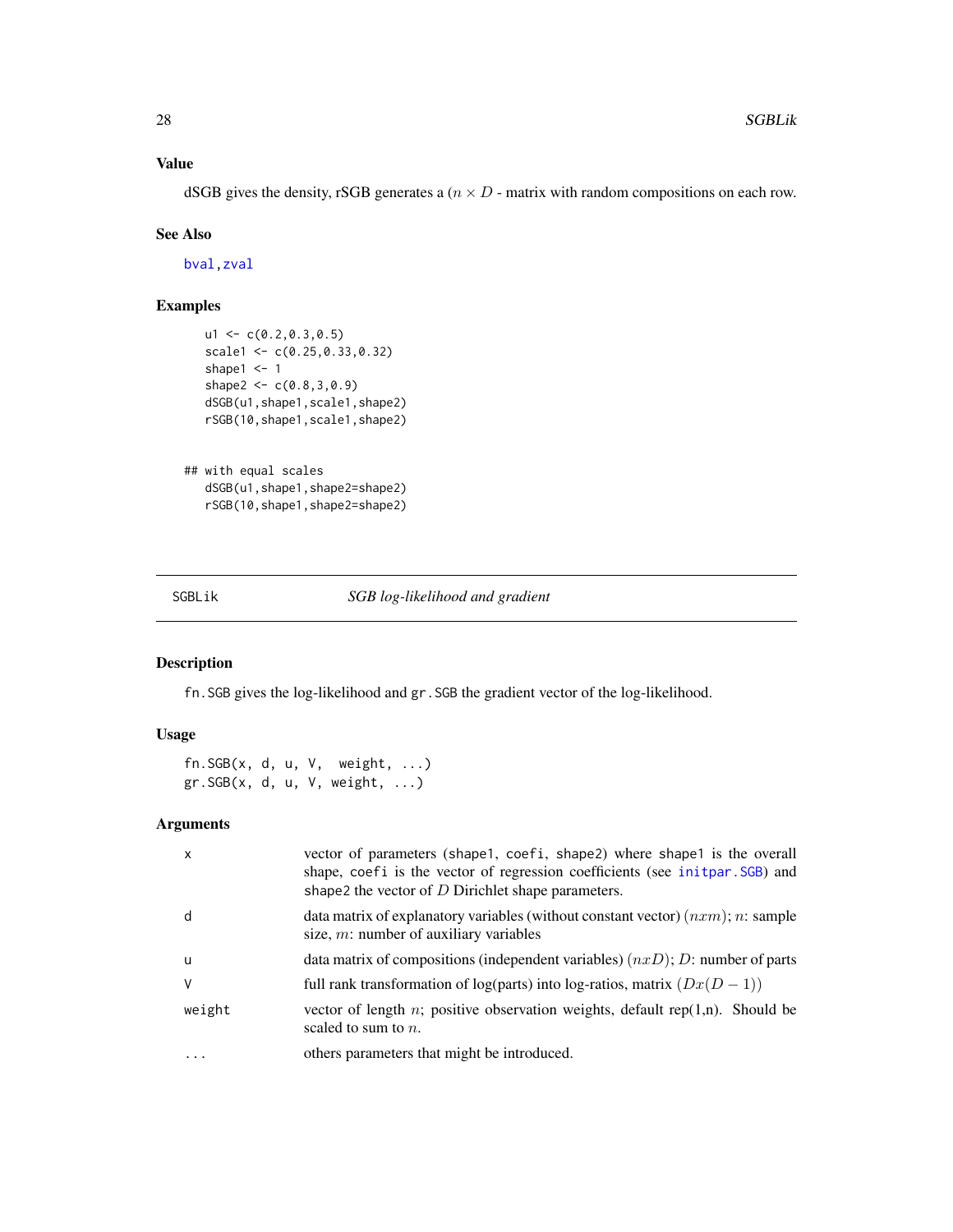#### <span id="page-28-0"></span>SGButil 29

# Details

The analytical expression for fn.SGB is found in the vignette "SGB regression", Section 3.2. More details in Graf(2017).

# Value

fn.SGB: value of the log-likelihood at parameter x gr.SGB: gradient vector at parameter x.

# References

Graf, M. (2017). A distribution on the simplex of the Generalized Beta type. *In J. A. Martin-Fernandez (Ed.), Proceedings CoDaWork 2017*, University of Girona (Spain), 71-90.

#### See Also

[regSGB](#page-21-1)

#### Examples

```
## Explanatory variable
da <- data.frame(l.depth=log(arc[["depth"]]))
damat <- as.matrix(da)
## Compositions
ua <- as.matrix(arc[,1:3])
## alr transforms
Va \leftarrow matrix(c(1, 0, -1, 0, 1, -1), nrow=3)colnames(Va) <- c("alr1","alr2")
Va
## Initial values
x <- initpar.SGB(damat,ua,Va)
fn.SGB(x, damat, ua, Va,weight=rep(1,dim(da)[1]))
gr.SGB(x, damat, ua, Va,weight=rep(1,dim(da)[1]))
```
SGButil *Computation of scales and z-vectors*

#### <span id="page-28-1"></span>Description

bval computes the scale for each observed composition from the parameters and auxiliary variables for that observation.

zval computes the z-vector for each observed composition, i.e. the transform that is Dirichlet distributed under the SGB model for the observed composition.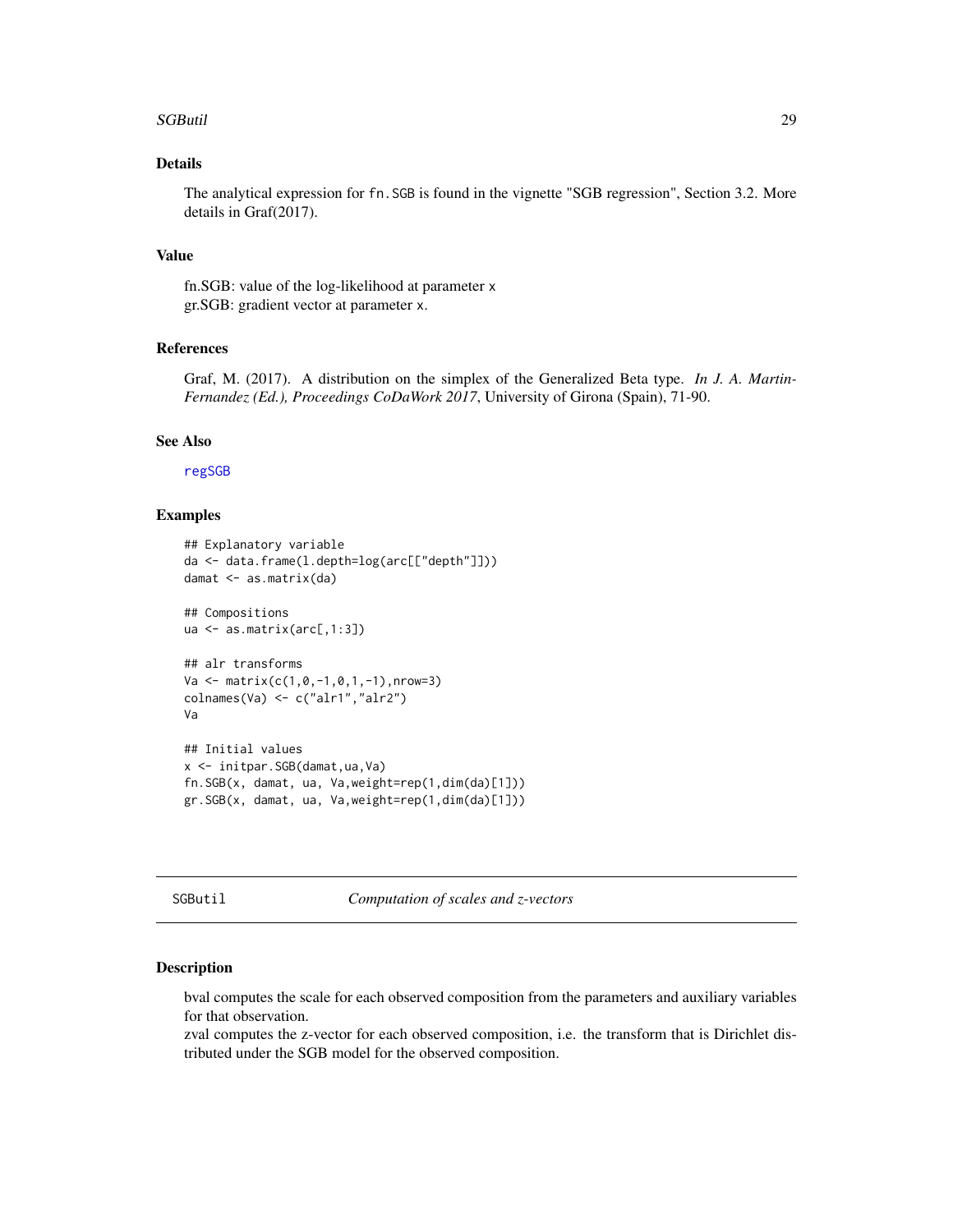#### Usage

bval(D, x, d, V) zval(u, x, d, V)

#### Arguments

| D            | number of parts                                                                                                                                                                                               |
|--------------|---------------------------------------------------------------------------------------------------------------------------------------------------------------------------------------------------------------|
| $\mathsf{x}$ | vector of parameters (shape1,coefi,shape2) where shape1 is the overall shape,<br>coefi is the vector of regression coefficients (see initpar. SGB) and shape2 the<br>vector of $D$ Dirichlet shape parameters |
| d            | $(n \times m)$ - data matrix of explanatory variables (variables corresponding to<br>$\c{coeffi}$ ; n: sample size, m: number of auxiliary variables                                                          |
| u            | $(n \times D)$ - data matrix of compositions (independent variables); D: number of<br>parts                                                                                                                   |
| V            | $D \times (D-1)$ - matrix specifying the full rank transformation of log(parts) into<br>log-ratios                                                                                                            |

# Details

See Graf (2017), Equation (8), or the vignette "SGB regression", Equation (1).

# Value

transformed composition of length D.

## References

Graf, M. (2017). A distribution on the simplex of the Generalized Beta type. *In J. A. Martin-Fernandez (Ed.), Proceedings CoDaWork 2017*, University of Girona (Spain), 71-90.

```
## Example with 2 compositions
u <- matrix(c(0.2,0.4,0.5,0.5,0.3,0.2),nrow=2,byrow=TRUE)
u
D \le -NCOL(u) # number of parts
## auxiliary variable
d <- matrix(c(3.2,4.6),ncol=1)
## log-ratio transformation
V \le matrix(c(c(1,-1,0)/sqrt(2),c(1,1,-2)/sqrt(6)),ncol=2)
## vector of parameters:
shape1 < -2.00coefi <- c(-0.78, 0.06, 0.96, -0.11)
shape2 <- c(1.80, 3.10, 4.00)
x <-c(shape1, coefi, shape2)
```
<span id="page-29-0"></span>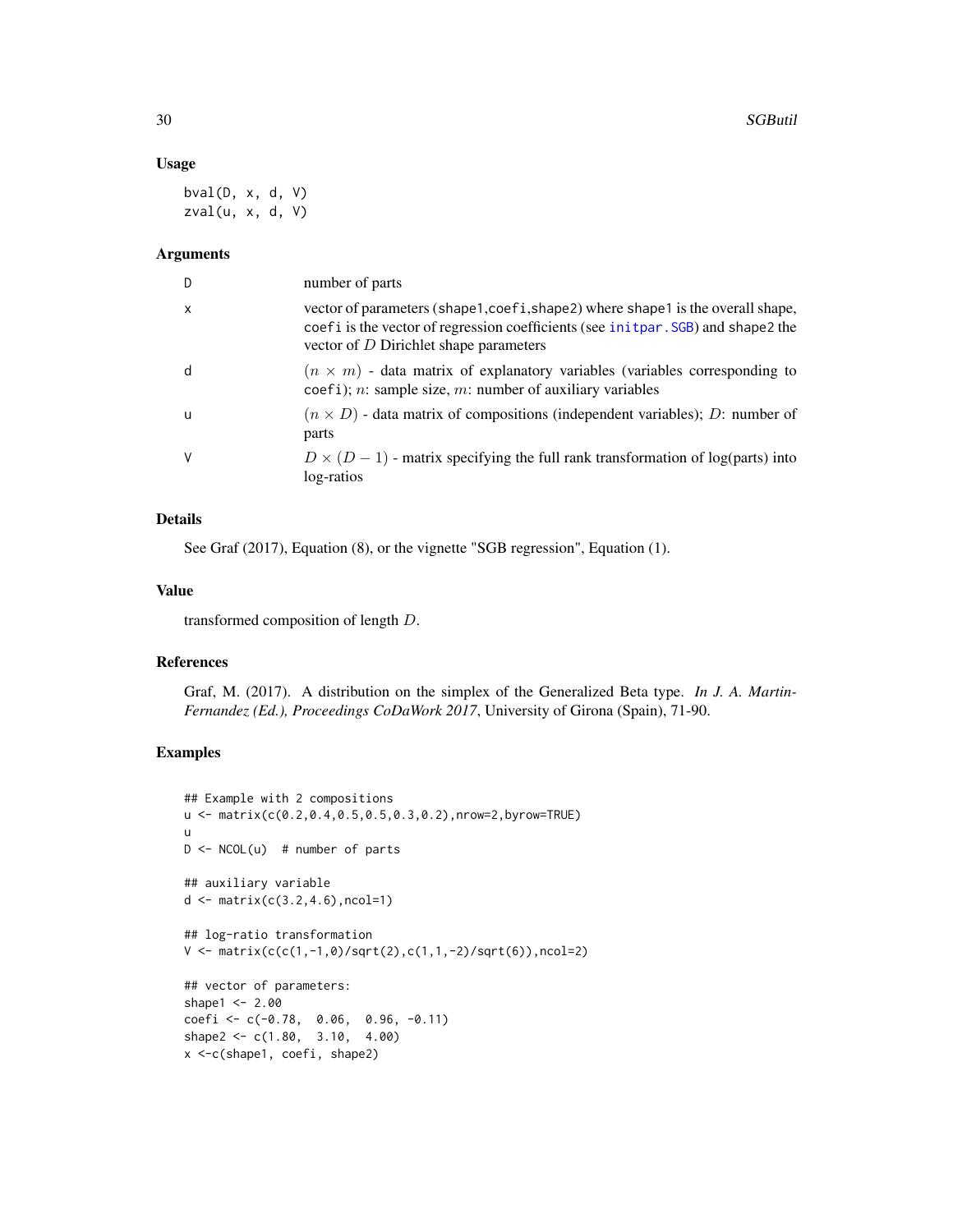<span id="page-30-0"></span>bval(D,x,d,V) zval(u,x,d,V)

# <span id="page-30-1"></span>stepSGB *Stepwise backward elimination for SGB regression*

# Description

Stepwise elimination of the non significant regression parameters. Possibility to assign a fixed value shape1 to the overall shape parameter.

# Usage

```
stepSGB(obj0, d, u, weight = rep(1, dim(d)[1]), shape10 = obj0[["par"]][1],
 bound = 2.1, shape1 = NULL, Mean2 = TRUE, maxiter = 10,
  control.optim = list(fnscale = -1),
  control.outer = list(itmax = 1000, ilack.max = 200, trace = TRUE,
  kkt2.check = TRUE, method = "BFGS") )
```
# Arguments

| obj0          | object of class regSGB, see regSGB.                                                                                                                            |
|---------------|----------------------------------------------------------------------------------------------------------------------------------------------------------------|
| d             | data matrix of explanatory variables (without constant vector) $(n \times m)$ ; n: sam-<br>ple size, $m$ : number of auxiliary variables.                      |
| <b>u</b>      | data matrix of compositions (independent variables) $(n \times D)$ ; D: number of<br>parts.                                                                    |
| weight        | vector of length n; positive observation weights, default $rep(1, n)$ . Should be<br>scaled to sum to $n$ .                                                    |
| shape10       | positive number, initial value of the overall shape parameter, default obj0[["par"]][1].                                                                       |
| bound         | inequality constraints on the estimates of shapes:<br>$shape1*shape2[i] > bound, i=1, \ldots, D.$<br>By default bound $= 2.1$ , see Inequality Constr.         |
| shape1        | fixed value of the overall shape parameter. Default is NULL (no fixed value).                                                                                  |
| Mean2         | logical, if TRUE (default), the initial shape2 parameters are each replaced by<br>their average. See initpar. SGB.                                             |
| maxiter       | maximum number of iterations, i.e. attempts to set a parameter to 0.                                                                                           |
| control.optim | list of control parameters for optim, see optim. Default is from auglag, except<br>list(fnscale = $-1$ ). Always specify fnscale = $-1$ .                      |
| control.outer | list of control parameters to be used by the outer loop in constroptim.nl, see<br>auglag. Default is from auglag, except list (itmax = 1000, ilack.max = 200). |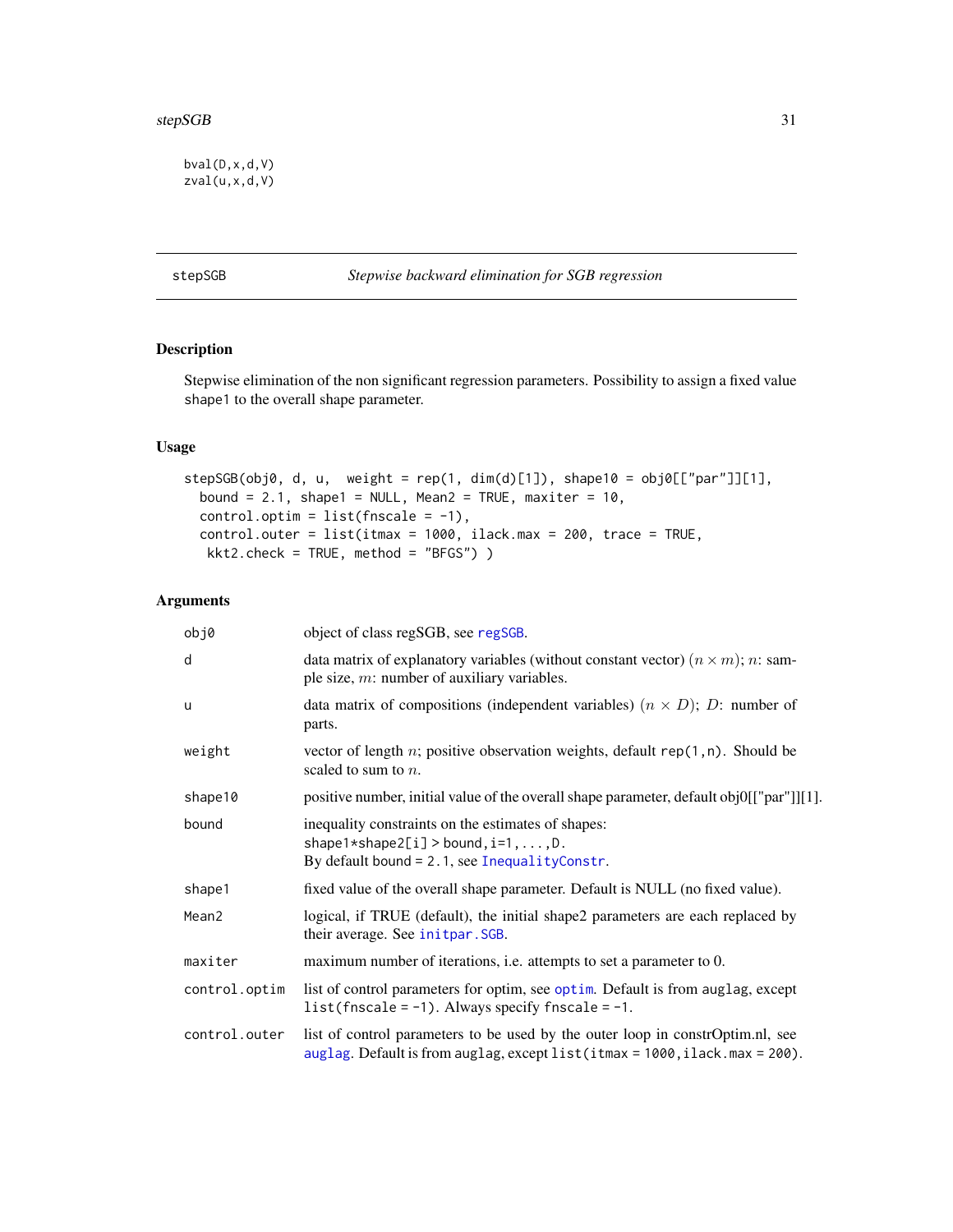# <span id="page-31-0"></span>Details

This is an experimental procedure for searching a set of non-significant parameters that will be set to zero. The shape parameters are excluded from the elimination procedure. The algorithm starts with obj0, output of regSGB. The p-values for the regression parameters in summary(obj0) are taken in decreasing order. The parameter with the largest p-value is set to zero and regSGB computes the regression with this constraint. If the AIC value is smaller than the AIC in  $obj0$ , the parameter with the next largest p-value in obj0 is set to zero and the regression with the two constraints is computed. The process iterates until either a larger AIC is found or maxiter is attained.

The initial value of the overall shape parameter is set to the estimated value in the full model obj0. The other initial values are computed as in [regSGB](#page-21-1).

There is the possibility to fix the value of the overvall shape parameter, if shape1 is given a positive number  $a_0$  (default NULL, no fixed value).

If regSGB was called without Formula, the data-frame with auxiliary variables for stepSGB follows the same rules as for the initial regSGB object, see Example 1 in [regSGB](#page-21-1).

#### Value

A list of class 'stepSGB' with the following 5 components:

| reg     | A list with the following components:<br>full Object of class regSGB, same as obj0, see regSGB.<br>iter1 Object of class regSGB obtained at iteration 1.                                                                                                                                                                                                                                                                                                                                                                                                                                                                |
|---------|-------------------------------------------------------------------------------------------------------------------------------------------------------------------------------------------------------------------------------------------------------------------------------------------------------------------------------------------------------------------------------------------------------------------------------------------------------------------------------------------------------------------------------------------------------------------------------------------------------------------------|
|         | <br>iterk Object of class regSGB obtained at iteration k.                                                                                                                                                                                                                                                                                                                                                                                                                                                                                                                                                               |
| Formula | The original formula, or NULL                                                                                                                                                                                                                                                                                                                                                                                                                                                                                                                                                                                           |
| iter    | Value of k, the last iteration.                                                                                                                                                                                                                                                                                                                                                                                                                                                                                                                                                                                         |
| tab     | Data frame with k+1 columns, overall results and k iterations. The rows are<br>value Log-likelihood<br>n. par Total number of parameters (including the shape2 param.)<br>n.par.fixed Number of fixed parameters.<br>AIC Value of the AIC criterion.<br>convergence 0 if converged.<br>kkt1 1 if first Karush-Kuhn-Tucker criterion fulfilled, zero otherwise.<br>kkt2 1 if second Karush-Kuhn-Tucker criterion fulfilled, zero otherwise.<br>counts. function Number of times the objective function (the log-likelihood)<br>was evaluated.<br>counts gradient Number of times the gradient was evaluated. $\setminus$ |
| call    | Arguments for calling stepSGB.                                                                                                                                                                                                                                                                                                                                                                                                                                                                                                                                                                                          |

# References

[vignette\("SGB regression", package = "SGB"\)](#page-0-0)

### See Also

[regSGB](#page-21-1), [initpar.SGB](#page-16-1), [auglag](#page-0-0).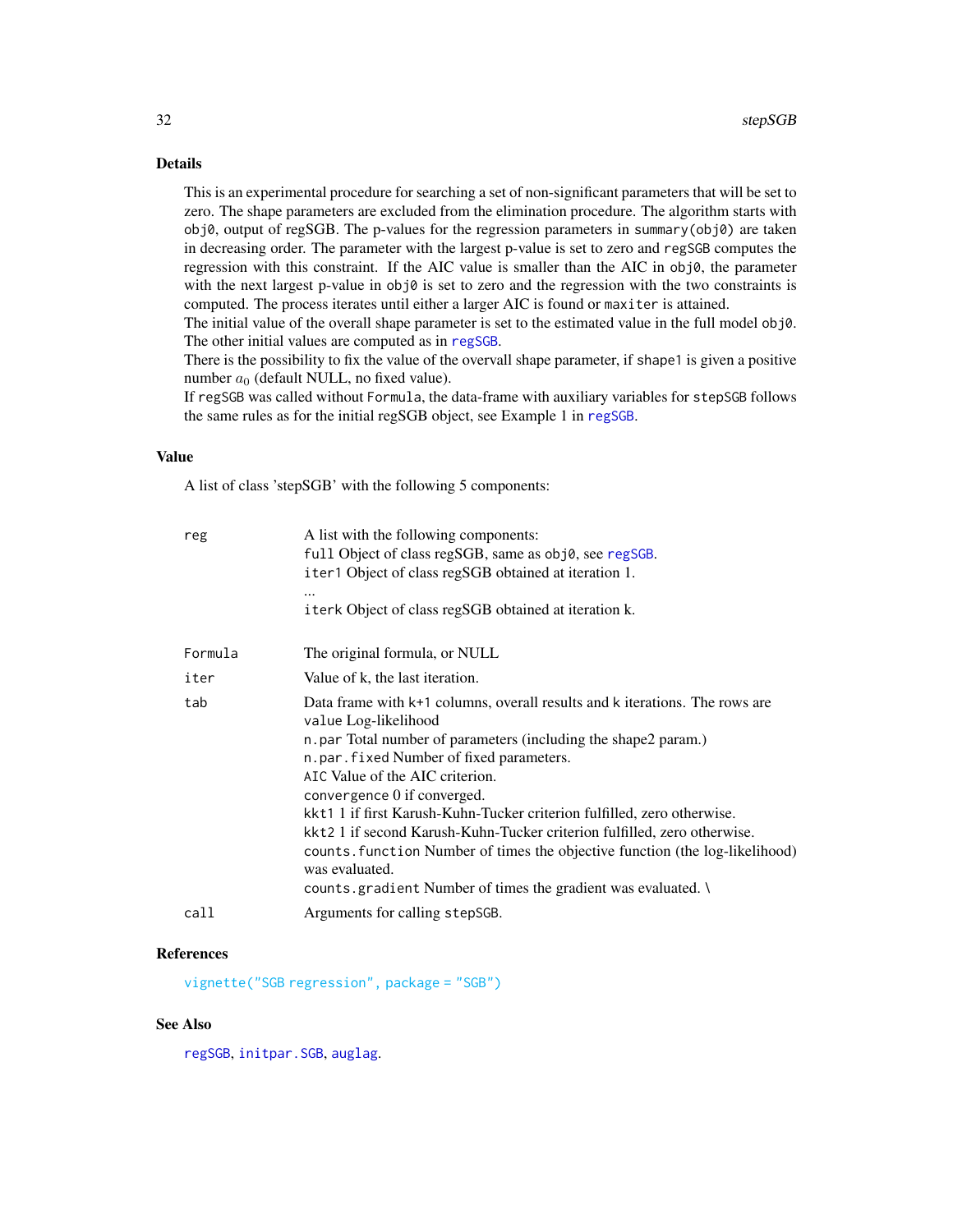# <span id="page-32-0"></span>summaryA.SGB 33

#### Examples

```
data(carseg)
## Extract the compositions
uc <- as.matrix(carseg[,(1:5)])
## Initial regression
data(ocar)
step_ocar <- stepSGB(ocar, carseg, uc, bound=2.1, control.outer=list(trace=FALSE))
summary(step_ocar[["reg"]][["full"]])
summary(step_ocar[["reg"]][["iter4"]])
step_ocar[["tab"]]
```
#### summaryA.SGB *Aitchison expectation and mode under the SGB distribution*

#### Description

The expectation and mode in the log-ratio space, transformed back to the simplex.

#### Usage

```
MeanA.SGB(shape1, scale, shape2)
ModeA.SGB(shape1, scale, shape2)
MeanAobj.SGB(obj)
ModeAobj.SGB(obj)
```
#### Arguments

| shape1 | overall shape parameter, shape $1 = 1$ for a Dirichlet composition.             |
|--------|---------------------------------------------------------------------------------|
| scale  | vector of length $D$ or matrix with $D$ columns containing the scales of parts. |
| shape2 | vector of length $D$ containing the (Dirichlet) shapes for each part.           |
| obi    | list, result of regSGB. See regSGB.                                             |

### Details

MeanA, ModeA compute Aitchison expectation and mode in function of the SGB distribution parameters, whereas MeanAobj, ModeAobj compute Aitchison expectation and mode in function of the model variables in an SGB regression object.

#### Value

A matrix or vector of dimensions  $(n \times D)$ . Each row gives the Aitchison expectation for compositions having the corresponding set of auxiliary variables.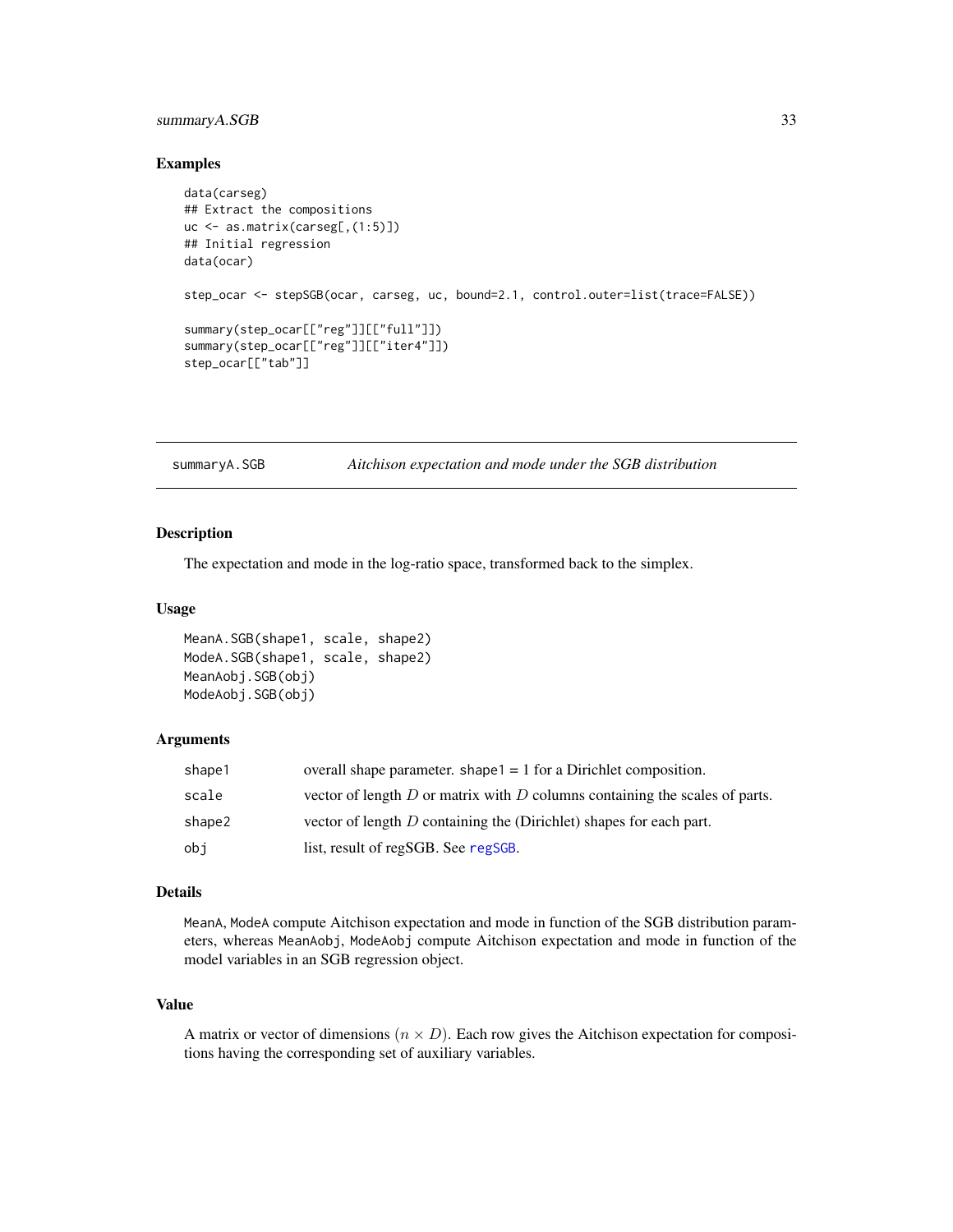#### <span id="page-33-0"></span>References

Aitchison, J. (1986). *The Statistical Analysis of Compositional Data*. Monographs on Statistics and Applied Probability. Chapman and Hall Ltd (reprinted 2003 with additional material by the Blackburn Press, London (UK).

#### See Also

[oilr](#page-20-1).

# Examples

```
set.seed(1234)
   x \leq c(2, \text{rnorm}(4, 0, 1), 1.8, 3.1, 4.0)d \leftarrow c(3.2, 4.6)V <- t(matrix(c(1/sqrt(2),-1/sqrt(2),0,
                  1/sqrt(6),1/sqrt(6),-2/sqrt(6)),
                  nrow=2,byrow=TRUE))
   D \le -3shape1 \leq -x[1]scale \leq bval(D, x, d, V)shape2 <- x[(length(x)-D+1):length(x)]# Expectation
   MeanA.SGB(shape1,scale,shape2)
# Mode
   ModeA.SGB(shape1, scale, shape2)
## Arctic lake data
# oilr is a SGB regression object
data(oilr)
MeanAobj.SGB(oilr) # is the same as oilr[["meanA"]]
ModeAobj.SGB(oilr)
```
Tabulation *Tabulation of overall SGB regression results with AIC and matrix view of regression coefficients*

# Description

table.regSGB: Value of the log-likelihood, number of parameters, AIC criterion, optimality tests and iterations counts.

coefmat: regression coefficients in matrix form with significance level.

#### Usage

```
table.regSGB(object)
coefmat(object,digits=3)
```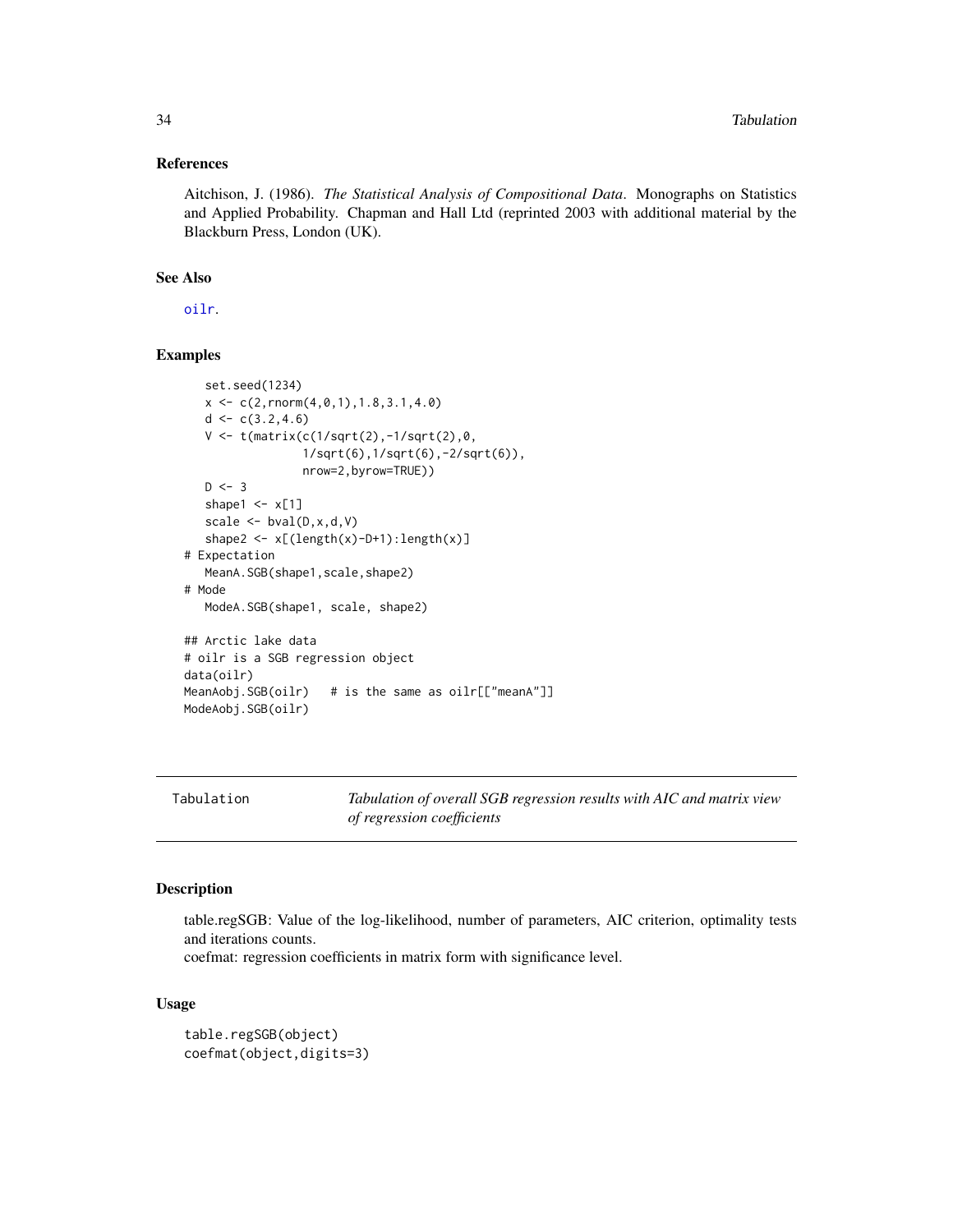#### <span id="page-34-0"></span>Tabulation 35

# Arguments

| object | an object of class regSGB                     |
|--------|-----------------------------------------------|
| digits | number of decimal places for the coefficients |

# Value

table.regSGB: Data frame with one column, with the overall statistics results.

| value           | the maximum log-likelihood                                               |  |
|-----------------|--------------------------------------------------------------------------|--|
| n.par           | the number of parameters                                                 |  |
| n.par.fixed     | the number of fixed parameters                                           |  |
| AIC             | the AIC criterion                                                        |  |
| Rsquare         | total variance of estimated over total variance of observed compositions |  |
| convergence     | the convergence code $(0:$ converged, others, see auglag).               |  |
| kkt1            | the first Karush-Kuhn-Tucker conditions (1=TRUE, 0=FALSE), see auglag.   |  |
| kkt2            | the second Karush-Kuhn-Tucker conditions (1=TRUE, 0=FALSE), see auglag.  |  |
| counts.function |                                                                          |  |
|                 | number of times the log-likelihood was evaluated.                        |  |
| counts.gradient |                                                                          |  |
|                 | number of times the gradient was evaluated.                              |  |

coefmat: character matrix with the regression coefficients arranged in columns, one for each logratio transform. Each ceofficient is followed by the significance level.

# See Also

[regSGB](#page-21-1), [oilr](#page-20-1), [auglag](#page-0-0).

```
## Overall model statistics
table.regSGB(oilr)
##
print(coefmat(oilr),quote=FALSE)
## it is a subset of
summary(oilr)
```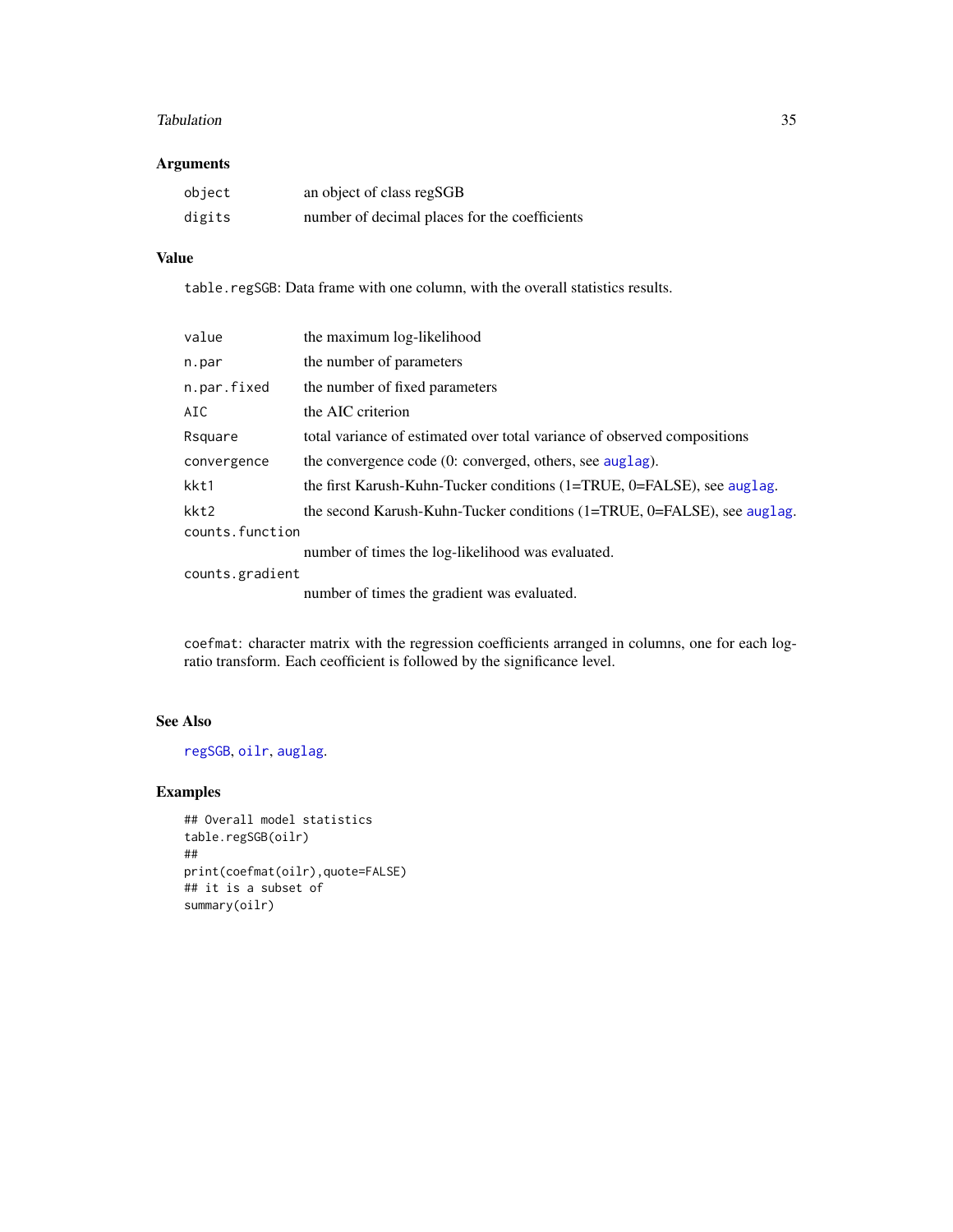# <span id="page-35-0"></span>**Index**

∗Topic High-Level Plots MarginPlots, [19](#page-18-0) ∗Topic Multivariate Techniques Imputation, [15](#page-14-0) regSGB, [22](#page-21-0) SGB-package, [2](#page-1-0) stepSGB, [31](#page-30-0) Tabulation, [34](#page-33-0) ∗Topic Probability Distributions and Random Numbers GenGammaDistrib, [12](#page-11-0) SGBdistrib, [27](#page-26-0) ∗Topic Regression Imputation, [15](#page-14-0) regSGB, [22](#page-21-0) SGB-package, [2](#page-1-0) stepSGB, [31](#page-30-0) Tabulation, [34](#page-33-0) ∗Topic Statistical Inference GoodnessFit, [13](#page-12-0) ∗Topic Utilities B2i, [5](#page-4-0) covest.SGB, [7](#page-6-0) EqualityConstr, [9](#page-8-0) EZ.SGB, [11](#page-10-0) Imputation, [15](#page-14-0) InitialParameters, [17](#page-16-0) SGBLik, [28](#page-27-0) SGButil, [29](#page-28-0) summaryA.SGB, [33](#page-32-0) Tabulation, [34](#page-33-0) ∗Topic datasets arc, [4](#page-3-0) carseg, [6](#page-5-0) ocar, [20](#page-19-0) oilr, [21](#page-20-0) arc, [4](#page-3-0) auglag, *[7](#page-6-0)*, *[23](#page-22-0)[–25](#page-24-0)*, *[31,](#page-30-0) [32](#page-31-0)*, *[35](#page-34-0)*

B2i, [5](#page-4-0) bval, *[24](#page-23-0)*, *[28](#page-27-0)* bval *(*SGButil*)*, [29](#page-28-0) carseg, [6](#page-5-0) coefmat *(*Tabulation*)*, [34](#page-33-0) compushape2 *(*InitialParameters*)*, [17](#page-16-0) condshape2 *(*InitialParameters*)*, [17](#page-16-0) covest.SGB, [7,](#page-6-0) *[25](#page-24-0)* cvm.SGB *(*GoodnessFit*)*, [13](#page-12-0) cvm.test, *[13](#page-12-0)* dggamma *(*GenGammaDistrib*)*, [12](#page-11-0) dSGB *(*SGBdistrib*)*, [27](#page-26-0) EqualityConstr, [9,](#page-8-0) *[23,](#page-22-0) [24](#page-23-0)* EZ.SGB, [11](#page-10-0) fn.SGB *(*SGBLik*)*, [28](#page-27-0) Formula, *[23](#page-22-0)*, *[25](#page-24-0)* GenGammaDistrib, [12](#page-11-0) GoodnessFit, [13](#page-12-0) gr.SGB *(*SGBLik*)*, [28](#page-27-0) heqa.SGB *(*EqualityConstr*)*, [9](#page-8-0) heqab.SGB *(*EqualityConstr*)*, [9](#page-8-0) heqb.SGB *(*EqualityConstr*)*, [9](#page-8-0) hin.SGB *(*InequalityConstr*)*, [16](#page-15-0) hzbeta *(*MarginPlots*)*, [19](#page-18-0) Imputation, [15](#page-14-0) impute.regSGB *(*Imputation*)*, [15](#page-14-0) InequalityConstr, [16,](#page-15-0) *[23](#page-22-0)*, *[31](#page-30-0)* InitialParameters, [17](#page-16-0) initpar.SGB, *[7](#page-6-0)*, *[9](#page-8-0)*, *[11](#page-10-0)*, *[16](#page-15-0)*, *[23](#page-22-0)*, *[25](#page-24-0)*, *[28](#page-27-0)*, *[30](#page-29-0)[–32](#page-31-0)* initpar.SGB *(*InitialParameters*)*, [17](#page-16-0) ks.SGB *(*GoodnessFit*)*, [13](#page-12-0) ks.test, *[13](#page-12-0)* MarginPlots, [19](#page-18-0)